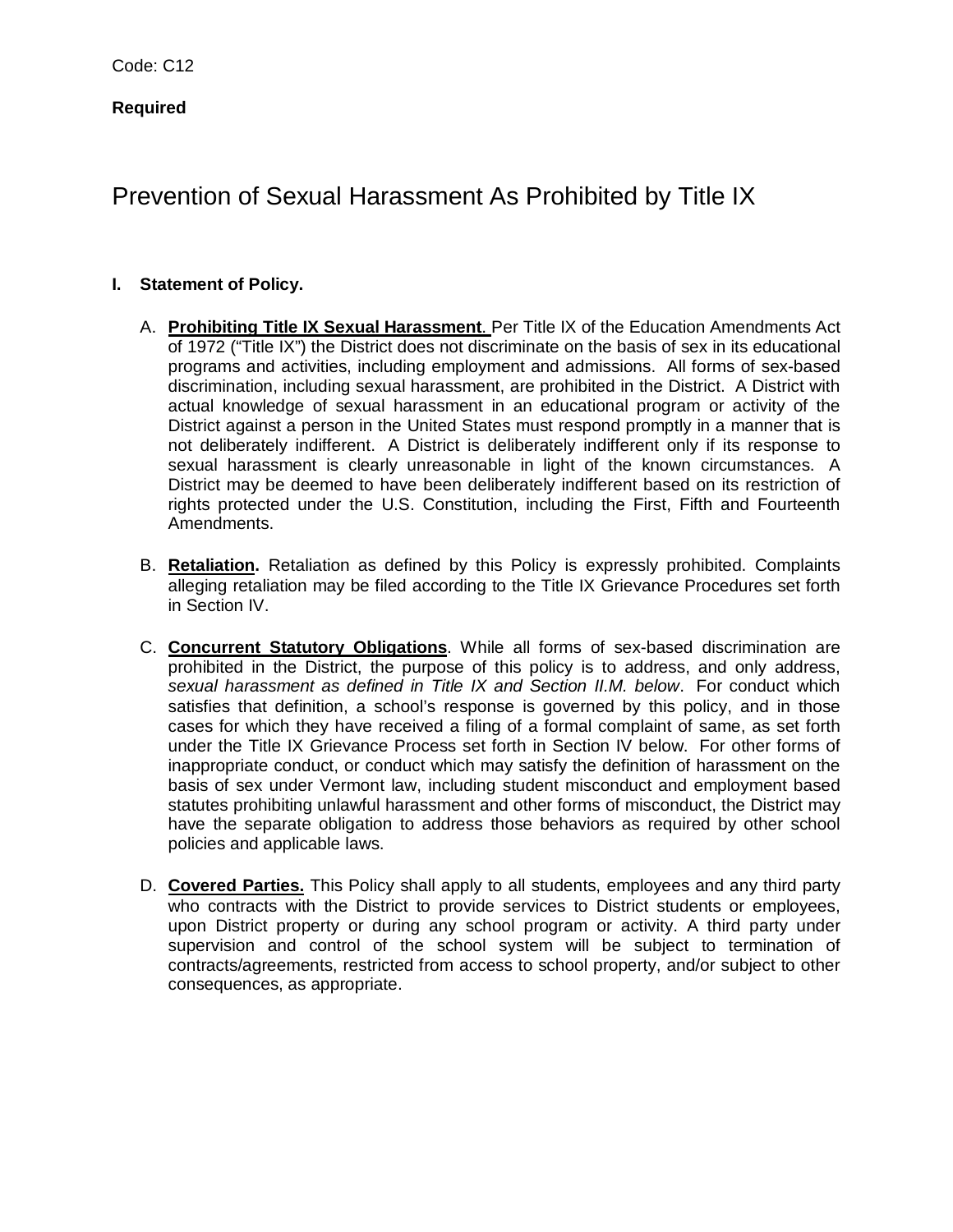## **II. Definitions**

As used in this Policy and during the Title IX Grievance Process, the terms below shall have the meaning ascribed.

- **A. "Actual Knowledge"** means "notice" of "sexual harassment" or allegations of "sexual harassment" to either (a) a recipient's Title IX Coordinator; or (b) any official of the recipient who has the authority to institute corrective measures on behalf of the recipient; or (c) to any employee of an elementary and secondary school.
	- 1. For purposes of this paragraph "sexual harassment" refers to the definition as contained *within this policy*. For other forms of inappropriate conduct, or conduct which may satisfy the definition of harassment on the basis of sex as recognized under Vermont law, schools retain the option and in some cases the obligation, to address those behaviors as required by policy and law.
	- 2. Actual knowledge shall not be deemed to exist when the only official of the recipient with actual knowledge is the respondent.
	- 3. "Notice" as used in this paragraph includes, but is not limited to, a Report of Sexual Harassment to the Title IX Coordinator as described Section IV.B.
	- 4. Notice sufficient to trigger an obligation under this policy only shall exist where any employee has sufficient personal knowledge of alleged facts to be aware that if such facts were found to be true it would constitute a violation of this policy.
	- 5. Imputation of knowledge based solely on vicarious liability OR constructive notice shall be insufficient to establish or constitute actual knowledge.
- **B. "Complainant"** is an individual who is alleged to be the victim of conduct that could constitute "sexual harassment" under this Policy. In order for an individual to be considered to be a Complainant they need not file Report of Sexual Harassment, nor a Formal Complaint of Sexual Harassment. Where the Title IX Coordinator signs a Formal Complaint of Sexual Harassment, the Title IX Coordinator is not considered a "Complainant."
- **C. "Days"** shall mean calendar days, but shall exclude non-weekend days on which the District office is closed (e.g. holidays, office-wide vacations), or any weekday during the school year on which school is closed (e.g. snow days).
- **D. "Decision-Maker"** means persons tasked with either the responsibility of making determinations of responsibility (referred to as "Initial Decision-Maker"); or the responsibility to decide any appeal (referred to as "Appellate Decision-Maker") with respect to Formal Complaints of Sexual Harassment in accordance with the Title IX Grievance Process.
- **E.** "Determination of Responsibility" is the formal finding by the decision-maker on each allegation of Sexual Harassment contained in a Formal complaint that the Respondent did or did not engage in conduct constituting Sexual Harassment under Title IX.
- **F. "Disciplinary sanctions**" are consequences imposed on a Respondent when s/he is determined responsible for sexual harassment prohibited under this Policy.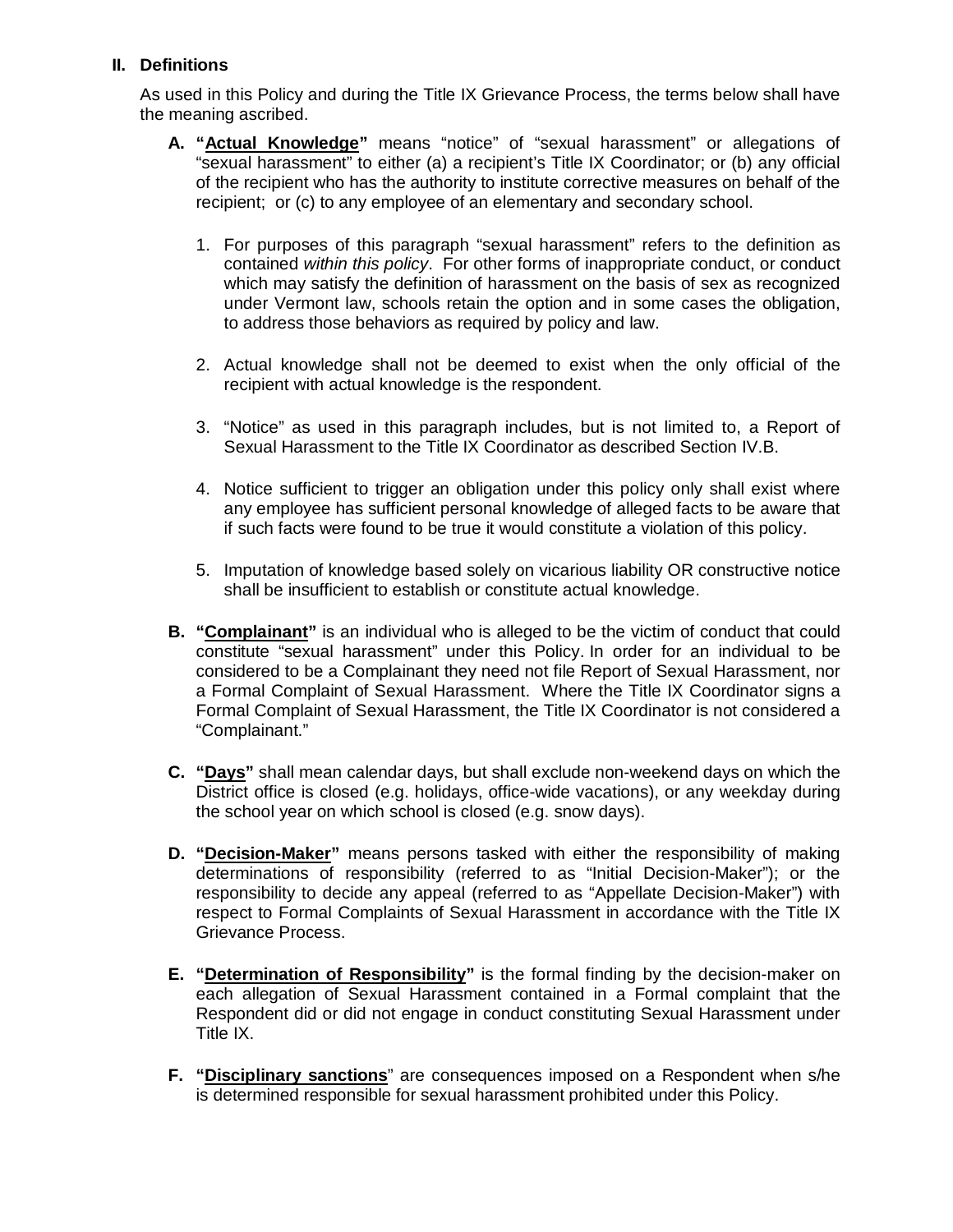- **F. "Emergency Removal"** for purposes of this Policy shall mean removing a respondent from the District's education program or activity on an emergency basis, provided that the District undertakes an individualized safety and risk analysis, determines that an immediate threat to the physical health or safety of any student or other individual arising from the allegations of sexual harassment justifies removal, and provides the respondent with notice and an opportunity to challenge the decision immediately following the removal. Emergency Removals as permitted by this Policy shall not be construed to modify any rights under the Individuals with Disabilities Education Act, Section 504 of the Rehabilitation Act of 1973, or the Americans with Disabilities Act.
- **G. "Formal Complaint of Sexual Harassment"** means a document filed by either (a) a complainant (or complainant's parent/guardian); or (b) the Title IX Coordinator, alleging sexual harassment against a respondent AND requesting that the District investigate the allegation of sexual harassment. The issuance or receipt of a Formal Complaint of Sexual Harassment formally triggers the Title IX Grievance Process set forth in Section IV. of this Policy.
- **H. "Investigation of Title IX Sexual Harassment"** Before the District can conduct an Investigation of Sexual Harassment under this Policy, against a Respondent, a Formal Complaint of Sexual Harassment that contains an allegation of sexual harassment and a request that the District investigate the allegations is required. Such investigation is a part of the Title IX Grievance Process, as set forth in Section IV.E.
- **I. "Remedial actions"** are actions intended to restore or preserve a complainant's equal access to the educational programs and activities of the District.
- **J. "Report of Sexual Harassment"** is any report which provides the District with actual knowledge of sexual harassment or allegations of sexual harassment. Such a report may or may not be accompanied by a Formal Complaint of Sexual Harassment. Without such a Complaint, the Title IX Grievance Process is not triggered. See Section IV.A and IV.B. regarding the process for initiating that process.
- **K. "Respondent"** means an individual who has been reported to be the individual accused (i.e. perpetrator) of conduct that could constitute sexual harassment as defined under this policy.
- **L. "Retaliation"** means intimidation, threats, coercion, or discrimination by either the District or any other person, against any individual for the purpose of interfering with any right or privilege secured by Title IX and/or this Policy, or because the individual has made a report or complaint, testified, assisted, or participated or refused to participate in any manner in an investigation, proceeding, or hearing in connection with this Policy. Intimidation, threats, coercion, or discrimination, including charges against an individual for code of conduct violations that do not involve sex discrimination or sexual harassment, but arise out of the same facts or circumstances as a report or complaint of sexual discrimination, or a report or formal complaint of sexual harassment, for the purpose of interfering with any right or privilege secured by Title IX or this policy, constitutes retaliation.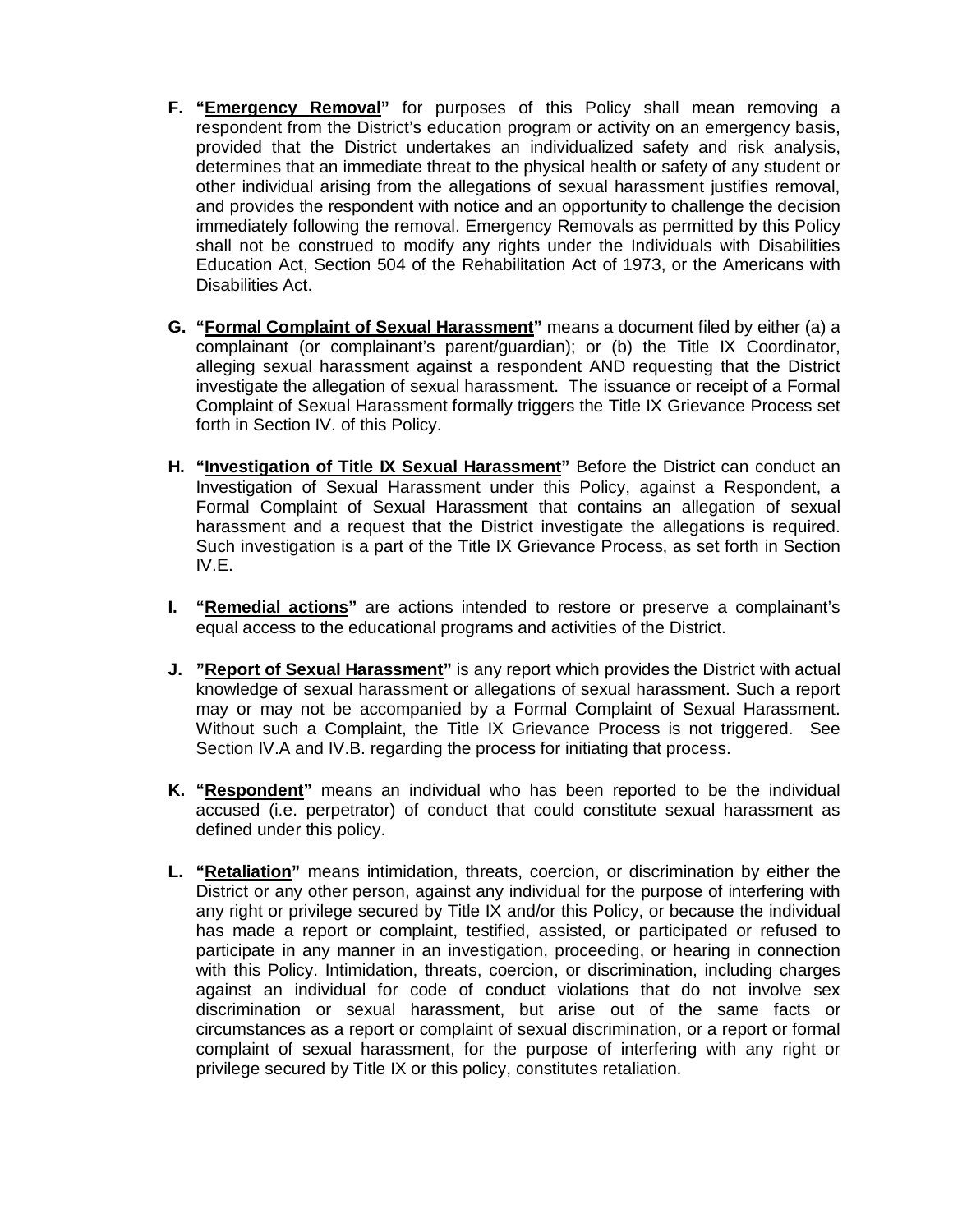## Limitation in Scope.

- i. Material False Statements. Actions taken in response to **materially** false statements made in bad faith, or to submitting **materially** false information in bad faith, as part of a report or during the Title IX Grievance Process do not constitute retaliation. A determination of responsibility alone is insufficient to conclude that a person made a materially false statement in bad faith.
- ii. 1st Amendment Protections. The exercise of rights protected under the First Amendment does not constitute retaliation prohibited by this Policy.
- M. **"Sexual harassment"** prohibited under Title IX and by this Policy is conduct on the basis of sex, occurring in an education program or activity of the District, against a person in the United States, that satisfies one or more of the following:
	- 1. A school district employee conditioning the provision of an aid, benefit, or service of the District on an individual's participation in unwelcome sexual conduct; **OR**
	- 2. Unwelcome conduct determined by a reasonable person to be so severe, pervasive, **AND** objectively offensive that it effectively denies a person equal access to the District's education program or activity; **OR**
	- 3. Or any conduct which would satisfies one or more of the following definitions:
		- a. Sexual assault: Any sexual act(s) directed at another person without consent of the victim, including instances where the victim is unable to lawfully give consent because of age or cognitive ability. Consent to a sexual act exists where words, actions or other non-verbal conduct objectively communicates a desire to participate in the sexual act(s). Consent to some sexual act(s) does not indicate consent to all sexual acts. Consent may be withdrawn at any time by objectively communicating through words, actions or other nonverbal conduct AND/OR
		- b. Dating Violence: Violence committed by a person who is or has been in a social relationship of a romantic or an intimate nature with the victim. The existence of the relationship shall be considered with reference to the length of the relationship, the type of relationship and the frequency of the interactions between the persons involved in the relationship. AND/OR
		- c. Domestic violence: Felony or misdemeanor crimes of violence committed by a current or former spouse or intimate partner of the victim, by a person with whom the victim shares a child, by a person who is cohabitating with or has cohabitated with the victim as a spouse or intimate partner or any other persons protected under 15 V.S.A. section 1101 from domestic abuse. AND/OR
		- d. Stalking: A course of conduct by a person directed at a specific person that would cause a reasonable person to fear for their safety or the safety of others or suffer substantial emotional distress.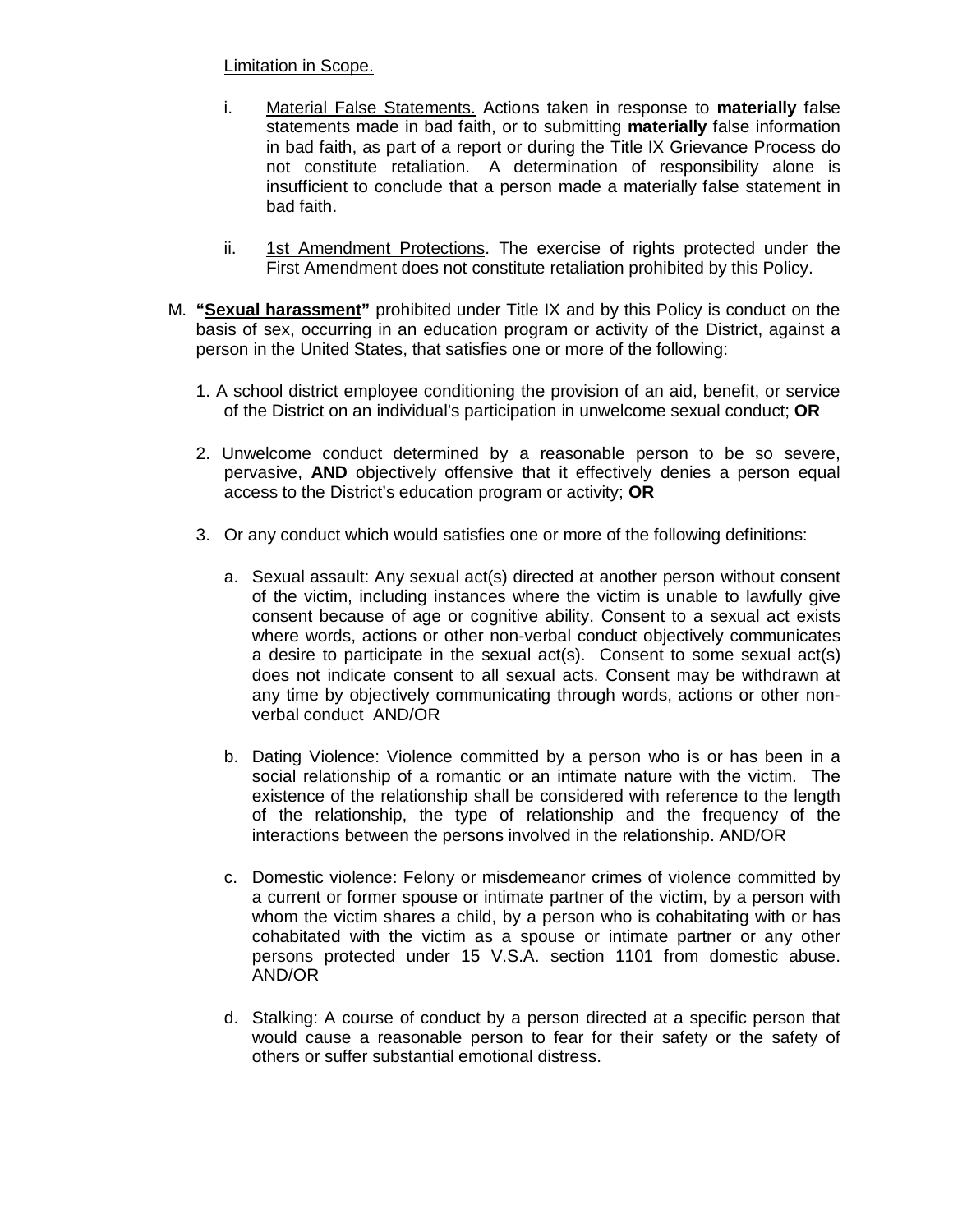Limitation in Scope. For purposes of this policy conduct shall not be deemed to satisfy Title IX's definition of "sexual harassment" if the conduct occurred either (1) outside of the United States and/or (2) includes locations, events or circumstances over which the District did not exercise substantial control over both the respondent and the context in which the harassment occurred.

- N. **"Supportive Measures"** are non-disciplinary, non-punitive, individualized services, offered as appropriate, as reasonably available, and without fee or charge to the complainant or the respondent before or after the filing of a formal complaint or where no formal complaint has been filed. Such measures are designed to restore or preserve equal access to the District's education program or activity without unreasonably burdening the other party including measures designed to protect the safety of all parties or the District's educational environment, or deter sexual harassment. These measures may include, but are not limited to, the following:
	- 1.counseling;
	- 2.extensions of deadlines or other course-related adjustments;
	- 3.modifications of work or class schedules;
	- 4.campus escort services;
	- 5.mutual restrictions on contact between the parties;
	- 6.changes in work or housing locations;
	- 7.leaves of absence;
	- 8.increased security and monitoring of certain areas of the district campus;
	- 9.and other similar measures.

#### III. **Duties**

## A. **Reports of Sexual Harassment**

- 1. Any Person May Make a 'Report of Sexual Harassment'**.** Any person may report sexual harassment whether relating to her/himself or another person. A Report of Sexual Harassment may be made at any time, in person, by mail, by telephone, electronic mail, or by any other means that results in the Title IX Coordinator receiving the person's verbal or written report.
	- a. Any Staff Member May Receive Reports. Additionally, while the District strongly encourages Reports of Sexual Harassment to be made directly to the Title IX Coordinator, the report may be made to **any** District staff member, including, for instance, a counselor, teacher or principal.
	- b. In Cases where Title IX Coordinator is Alleged Respondent. If the Title IX Coordinator is the alleged respondent, in such cases either the Report of Sexual Harassment or Formal Complaint of Sexual Harassment may be made directly to the Superintendent, who shall thereafter fulfill the functions of the Title IX Coordinator regarding that Report/Complaint, or delegate the function to another person.

#### B. **District Response to Report of Sexual Harassment.**

1. Duty to respond. The District will promptly respond when there is Actual Knowledge of sexual harassment, even if a Formal Complaint of Sexual Harassment has not been filed.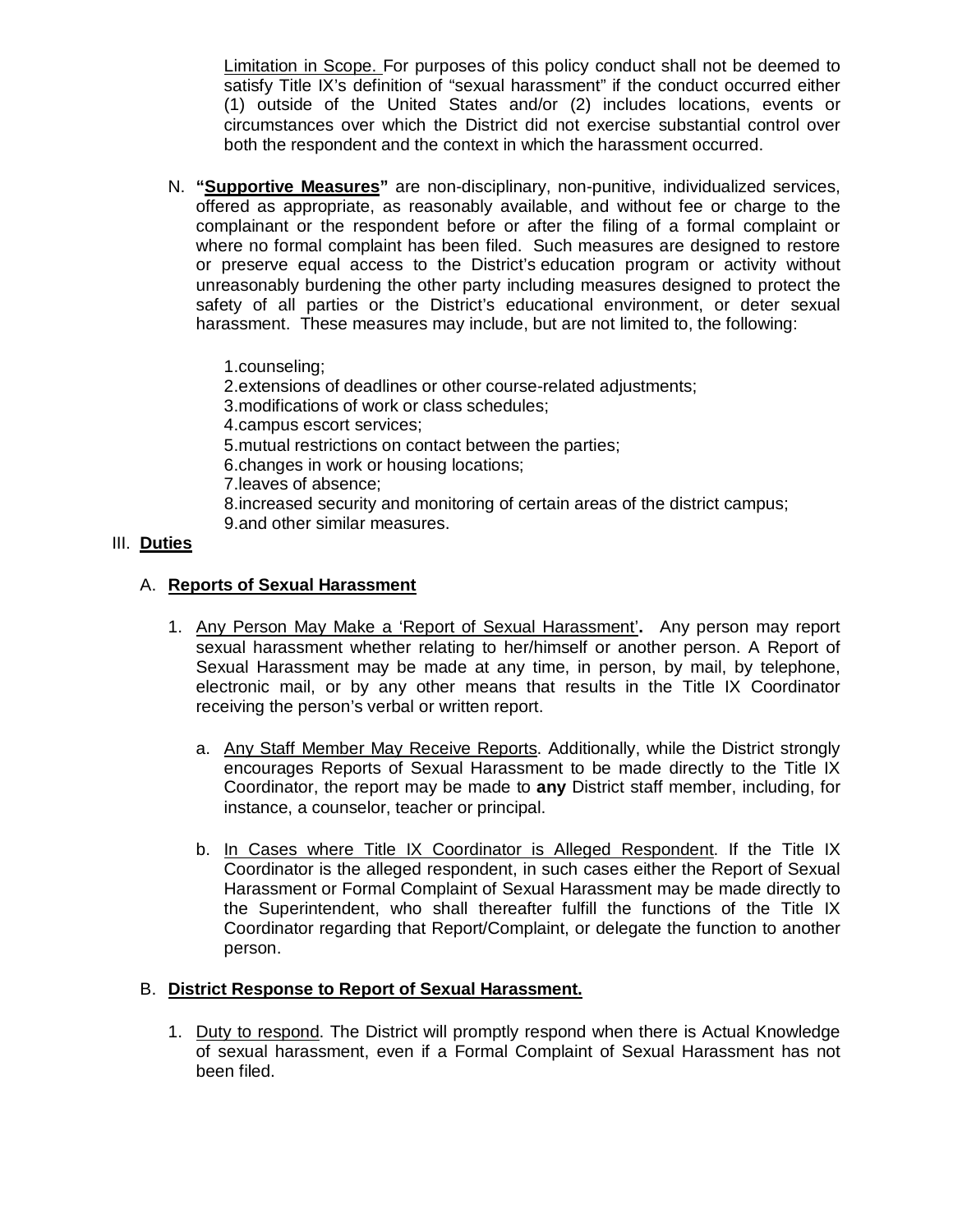- a. District Response Must Be Equitable. In its response the District shall treat Complainants and Respondents equitably by providing supportive measures to the Complainant and by following the Title IX Grievance Process prior to imposing any disciplinary sanctions or other actions that are not supportive measures against a Respondent.
- b. Reports of Harassment Received by District Employees Shall Be Referred to Title IX Coordinator. Where any District employee – other than the employee harasser, or the Title IX Coordinator – receives information of conduct which may constitute sexual harassment under this Policy, s/he shall, without delay, inform the Title IX Coordinator of the alleged sexual harassment. Failure to report will subject the employee to discipline up to and including dismissal.
- c. Complainant Contact. As soon as reasonably possible after receiving a Report of Sexual Harassment from another District employee or after receiving a report directly through any means, the Title IX Coordinator shall contact the Complainant [and parent/guardian in cases where the complainant is a student under the age of 18] to:
	- i. discuss the availability of and offer supportive measures;
	- ii. consider the complainant's wishes with respect to supportive measures;
	- iii. inform the complainant of the availability of supportive measures with or without the filing of a formal complaint; and
	- iv. explain to the complainant the process for filing a Formal Complaint of Sexual Harassment.
- 2. Formal Investigation of Sexual Harassment. Before the District may conduct a formal investigation of sexual harassment or take any action (other than supportive measures) against a Respondent, a Formal Complaint that contains an allegation of sexual harassment and a request that the District investigate the allegations is required and must be filed by either the Complainant, the Complainant's Parent/Guardian, or the Title IX Coordinator, as set forth under Section IV.B. below.
- 3. Initiating the Title IX Grievance Process. A Report of Sexual Harassment alone does **not** initiate a Title IX Grievance Process. Before the District may initiate that process, a Formal Complaint of Sexual Harassment must be filed under the procedures set out in IV.A. ("Title IX Grievance Process").

# **C. Formal Complaints of Sexual Harassment.**

- 1. Process for Filing a Formal Complaint of Sexual Harassment. The process for filing a Formal Complaint of Sexual Harassment is set forth in Section IV.A. ("Title IX Grievance Process").
	- a. District Response to Receipt of Formal Complaint.
		- i. Investigation of Sexual Harassment. The District must investigate the allegations of a Formal Complaint unless both parties voluntarily consent to engage in Informal Resolution, or Dismissal otherwise occurs under Section IV. G. below.
- 2. District Written Notification to Parties in Response to Receipt of Formal Complaint. Upon receipt of a Formal Complaint, the District must provide written notice as set forth in Section IV.C. below of the Title IX Grievance Process. In response to a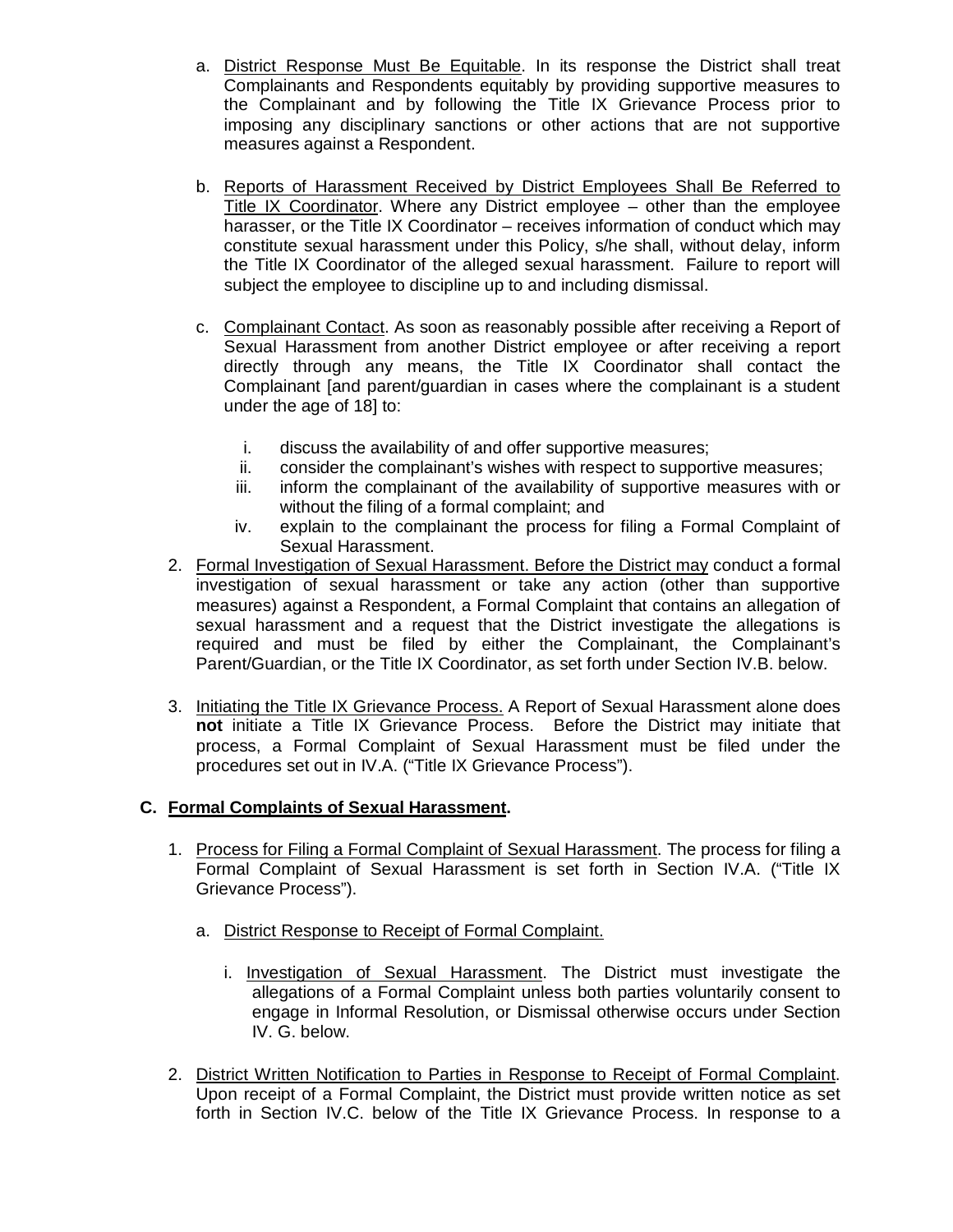Formal Complaint of Sexual Harassment, the District must follow the Title IX Grievance Process set forth in Section IV.

**D. District Duty to Respond When Determination of Responsibility For Sexual Harassment Has Been Made Against a Respondent**. The District must provide remedies to a Complainant where a determination of responsibility for sexual harassment has been made against a Respondent designed to restore or preserve equal access to the District's education program or activity. Such remedies may include "supportive measures" but also need not be non-disciplinary or non-punitive and need not avoid burdening the Respondent.

## **E. Reporting to Other Agencies**.

- 1. Reports to Department of Children and Families. When a report made pursuant to this policy includes allegations of child abuse, any person responsible for reporting suspected child abuse under 33 V.S.A.§ 4491, et seq. must report the allegation to the Commission or DCF. If the victim is over the age of 18 and a report of abuse is warranted, the report shall be made to Adult Protective Services in accordance with 33 V.S.A. § 6901 et seq.
- 2. Reports to Vermont Agency of Education. If a report of sexual harassment is made to the District about conduct by a licensed educator that might be grounds under Vermont law for licensing action, the principal shall report the alleged conduct to the Superintendent and the Superintendent shall report the alleged conduct to the Secretary. [If a report of sexual harassment is made in an independent school about conduct by a licensed educator that might be grounds under Vermont law for licensing action, the head of school is encouraged to report the alleged conduct to the Secretary of Education.]
- 3. Reporting Incidents to Police.
	- a. FERPA Rights. Information obtained and documented by school administration regarding the school's response to notice of student conduct that may constitute sexual harassment may constitute an "educational record" regarding the student or student(s) involved as defined by the Family Education Rights and Privacy Act. Accordingly, such information may not be disclosed without prior parent approval to local law enforcement except in response to a lawfully issued subpoena, or in connection with an emergency if disclosure is necessary to protect the health or safety of the student or other individuals.
	- b. First Hand Reports. Nothing in this policy shall preclude persons from reporting incidents and/or conduct witnessed first-hand that may be considered to be a criminal act to law enforcement officials.
- 4. Continuing Obligation to Investigate. Reports made to DCF, AOE or law enforcement shall not be considered to absolve the school administrators of their obligations under this policy, or other school policies where appropriate, to respond, and when appropriate to investigate and follow the Title IX Grievance Process.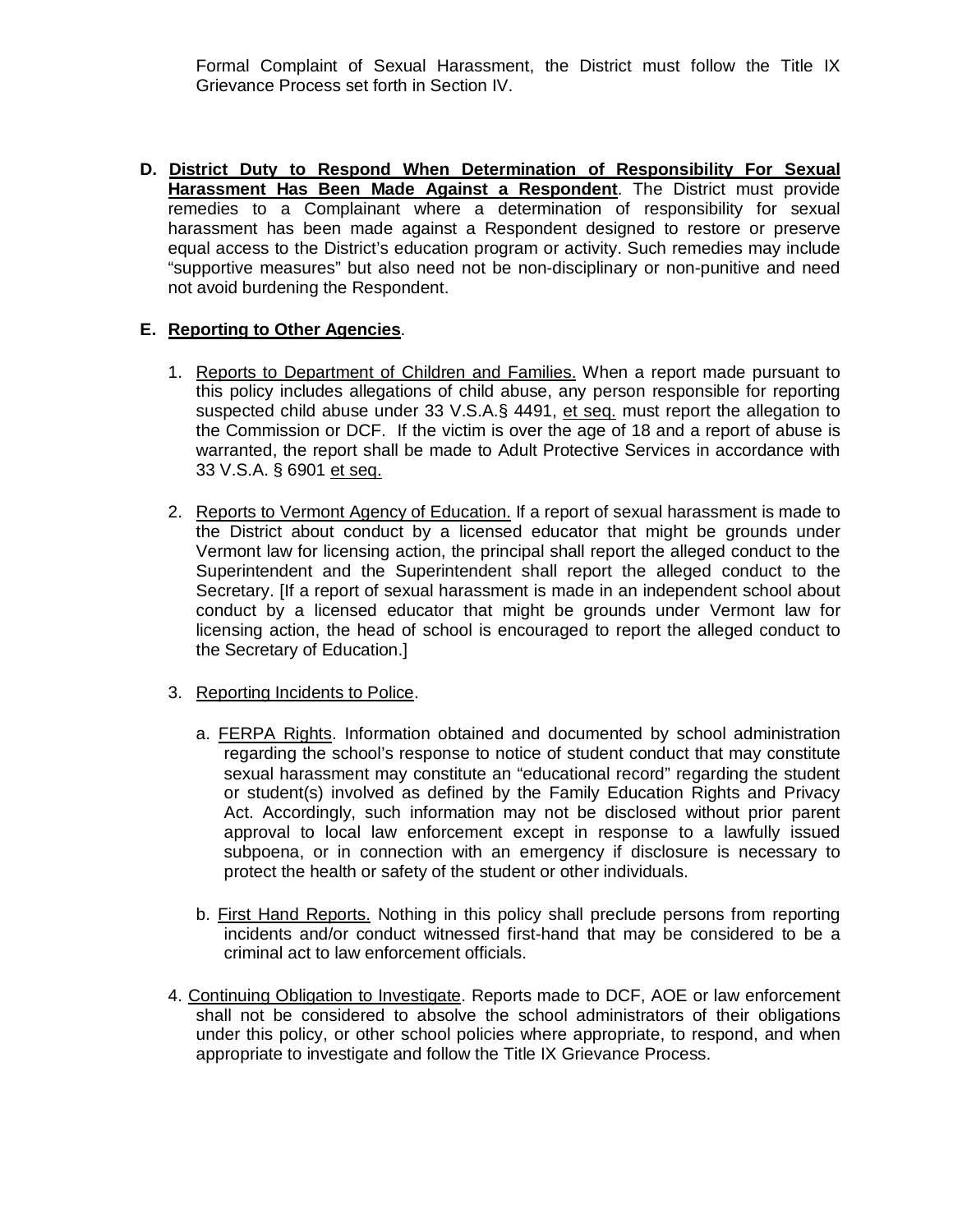## F. **Disseminating Information and Notice.**

- 1. Notice of Title IX Policy. The District will make this Policy publicly available on the District's website (OR if the District does not maintain a website, available upon request for inspection by members of the public).
- 2. Notice of Title IX Obligations and Coordinator Information. The District shall include in all student and employee handbooks, and shall make publicly available on the district's website (OR if the District does not maintain a website, available for inspection to members of the public upon request) the following information:
	- a. The District's policy of non-discrimination on the basis of sex, that it is required by Title IX not to discriminate in such a manner, and that such requirement not to discriminate in the education program or activity of the District extends to admission and employment (all to be prominently displayed on both the website and in publications):
	- b. The title, name, office address, email address, and telephone number of the District's Title IX Coordinator (all to be prominently displayed on both the website and in publications);
	- c. A statement that Title IX inquiries may be referred to either the District's Title IX Coordinator or to the Assistant Secretary for Civil Rights.

The same information shall be otherwise provided to students, employees, unions or professional organizations holding collective bargaining or professional agreements with the District, and all persons seeking employment with the District, or seeking to enroll or participate in the District's educational programs or activities. Those persons shall also be informed of the grievance procedures and process provided for under Section IV. of this Policy, including how to file either a Report of Sexual Harassment or Formal Complaint of Harassment, and the response the District will take in response to such filings.

3. Training Materials. Additionally, the District will make any materials used to train personnel as required under Sec. V.F. publicly available on the District's website (OR if the District does not maintain a website, available upon request for inspection by members of the public).

#### **G. Record Keeping**

The District shall maintain for a period of seven years records of

- **1. Sexual Harassment Investigations.** The District shall maintain records of any:
	- a. determination regarding responsibility;
	- b. any disciplinary sanctions imposed on the respondent;
	- c. any remedies provided to the complainant designed to restore or preserve equal access to the recipient's education program or activity; and
	- d. any appeal and result therefrom.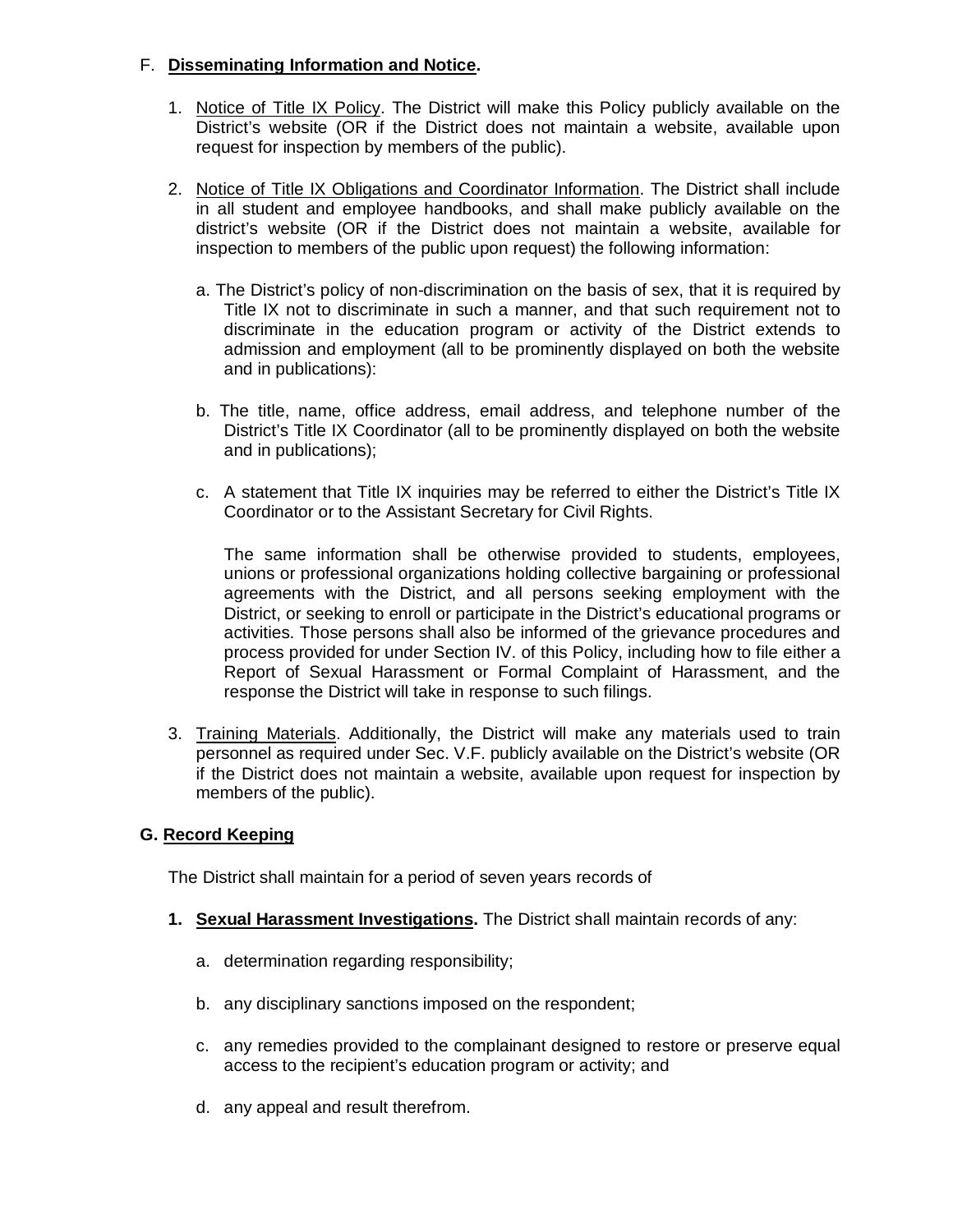- **2. Any informal resolution and the result therefrom.**
- **3. All materials used to train Title IX Coordinators, investigators, decisionmakers, and any person who facilitates an informal resolution process.**

#### **4. For each response required of the District by this Policy to Actual Knowledge of Sexual Harassment, the District must create and maintain for a period of seven years the following:**

a. Records of any actions, including any supportive measures, taken in response to a Report of Sexual Harassment or Formal Complaint of Harassment. In each instance the District must document the basis for its conclusion that its response was not deliberately indifferent, and document that it has taken measures designed to restore or preserve equal access to the District's educational program or activity. Where a District does not provide a Complainant with supportive measures, then the District must document the reasons why such a response was not clearly unreasonable in light of the known circumstances. The documentation of certain bases or measures does not limit the District in the future from providing additional explanations or detailing additional measures taken.

## H. **Confidentiality**

1. Duty to Maintain Confidentiality.

The District must keep confidential the identity of any individual who has made a Report of Sexual Harassment or Formal Complaint of Sexual Harassment under this Policy, any Complainant, Respondent, and any witness, except either:

- a. As may be permitted by the FERPA statute, 20 U.S.C. 1232g, or FERPA regulations, 34 C.F.R. part 99;
- b. or as required by law, such as reports to DCF, law enforcement or the Agency of Education as set forth in Section III.E above;
- c. or to carry out the purposes of 34 C.F.R. part 106, including the conduct of any investigation, hearing or judicial proceeding arising thereunder, as set forth in this policy (Section IV.C.2, IV.E.7,8, and 10, IV.F.5., IV.G.3., and IV.H.7.);
- d. where maintaining confidentiality with respect to supportive measures offered to the Complainant or Respondent would impair the ability of the school district to provide the supportive measures;

#### IV. **TITLE IX GRIEVANCE PROCESS.**

- A. General Provisions.
	- 1. Triggers for Implementation. The Title IX Grievance Process is used only upon the filing of a **Formal Complaint** of sexual harassment as described below. This process must be followed before any discipline of a Respondent to allegations of Sexual Harassment may be imposed by the District.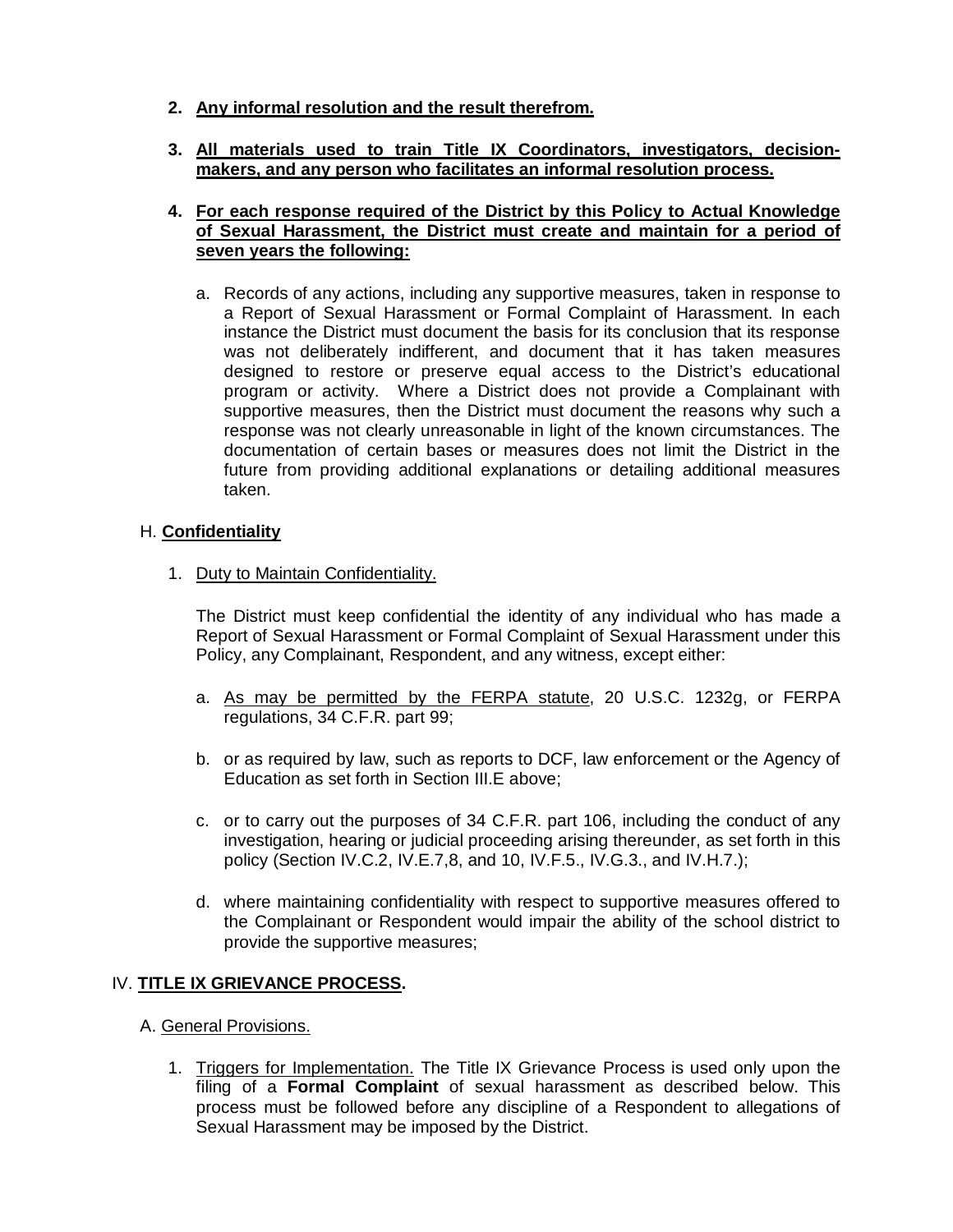- 2. Protections for Equitable Treatment in The Handling of Formal Complaints by District. The District response to a Formal Complaint of Sexual Harassment shall treat Complainant and Respondents equitably. In particular, this Title IX Grievance Process shall require:
	- a. **"Presumption of Non Responsibility"** presumption that the Respondent is not responsible for the alleged conduct until a determination regarding responsibility is made at the conclusion of the Title IX Grievance Process;
	- b. "**Objectivity"** an objective evaluation of all relevant evidence including both inculpatory and exculpatory evidence - and provide that credibility determinations may not be based on a person's status as a Complainant, Respondent, or Witness;
	- c. **"Conflict and Bias Free Personnel"** that individuals designated by the District to act as Title IX Coordinator, investigator, decision-makers, or to facilitate an informal resolution process, shall have no conflict of interest nor bias for or against a Complainant or Respondent individually, or complainants or respondents generally;
	- d. **"No Interference with Legal Privileges**" such that at no point in the grievance process will the Title IX Coordinator, the investigator, any decision maker, or any other person participating on behalf of the District, require, allow, rely upon, or otherwise use questions or evidence that constitutes, or seeks disclosure of, information protected under a legally recognized privilege (e.g., doctor/patient, attorney/client, clergy, etc.), unless the person holding such privilege (parent/guardian for minor student) has waived the privilege in writing to use the information with respect to the Title IX Grievance Process;
	- e. **"Proof of Responsibility for Sexual Harassment by a Preponderance of the Evidence,"** which is only met when the party with the burden convinces the fact finder (the Initial Decision- Maker) that there is a greater than 50% chance that the claim is true (i.e., more likely than not). This standard shall be applied to all Formal Complaints of Sexual Harassment, whether they involve students or faculty; and
	- f. "**Reasonably Prompt Time Frames for Conclusion of the Title IX Grievance Process."** The District shall make a good faith effort to conduct a fair, impartial grievance process in a reasonably prompt manner designed to provide all parties with a prompt and equitable resolution. It is expected that in most cases, the grievance process will be concluded - through at least the determination of responsibility decision - within 80 days after filing the Formal Complaint of Sexual Harassment. However, more complex cases or other case specific circumstances, may require additional time beyond that timeframe. In such cases, good cause must be shown and written notice provided.
- B. Grievance Process Timeline.

Investigation 20 +/- days (as the complexity of the case demands);

10 days for reviewing information prior to conclusion of investigation; 10 days after receiving investigative report -by either- party to respond; 10 days for decision maker to allow initial questions;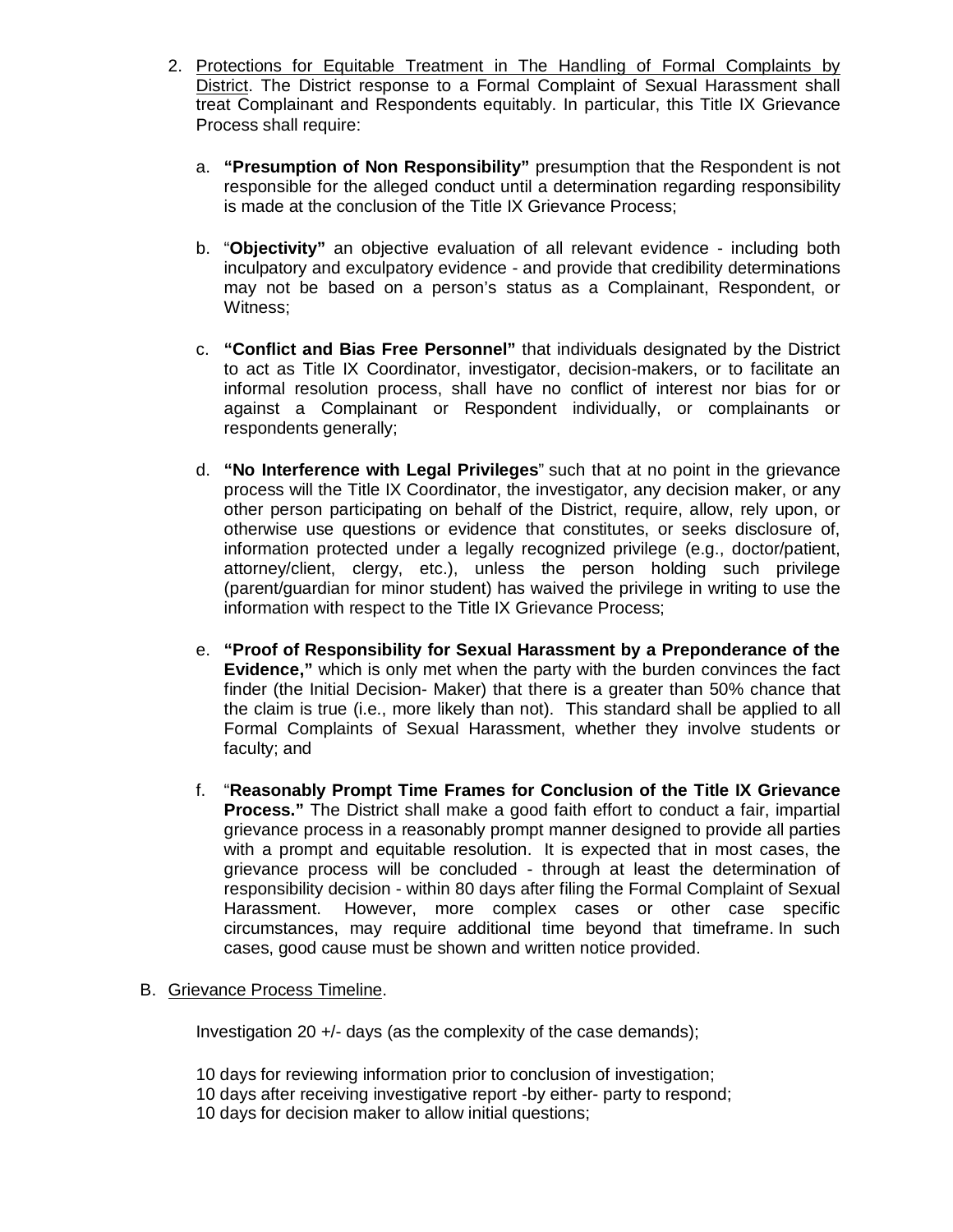10 days for responses to questions; 10 days for questions and responses to follow-up questions; 10 days for determination of responsibility decision; 10 days for appeal (6 additional days for administrative steps); 10 days for argument/statement challenging or supporting determination; 10 days for decision on appeal.

- 1. Delays and Extensions of Time. At any stage of the grievance process, the District (through the Superintendent, or if the Superintendent is the respondent, the Title IX Coordinator or designee) may for good cause allow for temporary delays or extensions of time upon request of either party, or on his/her own initiative. Examples of good cause may include such things as availability of parties, party advisors, witnesses, school or school administrative office holidays or vacations, referral back to an earlier stage of the grievance process, concurrent law enforcement or other agency activity, or need to obtain language interpreters or accommodation of disabilities. For any such delay or extension of time, the Superintendent or the Title IX Coordinator will provide simultaneous written notice to the parties of the delay/extension and the reason(s).
- 2. Delivery of Copies and Notices. Except as specifically stated elsewhere in this Policy, for any document, information or material required to be delivered to a party or to a person assigned with responsibility under the Title IX Grievance Process, the manner of transmittal may be by electronic mail, regular mail or such other manner reasonably calculated to assure prompt delivery with evidence thereof (such as a commercial carrier or other receipted delivery). Hand delivery will only be permitted if made to the District official charged with the specific function under this Policy (e.g., Title IX Coordinator, Superintendent, investigator, decision maker(s), etc.). Any document required to be delivered to a minor or other non-eligible student, must also be delivered to the minor's parent/guardian. Copies should also be sent to a party's advisor if the information for the advisor has been previously communicated to the sending party. Under federal regulations, copies of the investigative evidence, as well as the investigative report, must be forwarded to a party's advisor.
- 3. Notice of Range of Disciplinary Sanctions and Remedial Actions Upon Final Determination of Responsibility.
	- a. Employee Respondents. "Disciplinary sanctions" against an employee respondent may include any available sanction available for the discipline of employees, up to and including dismissal or non-renewal for any other violation of Board policy,, applicable individual or collective bargaining contract, or state or federal laws or regulations.
	- b. Student Respondents. "Disciplinary sanctions" against a student may include any available discipline or sanction, up to and including expulsion, permitted by District policies, and any other District rules and procedures or student code of conduct.
	- c. Remedial Actions. Remedial actions as to a Respondent after a Title IX Sexual Harassment Final Decision, whether employee or student, may include the imposition upon a responsible respondent of any additional non-disciplinary measures appropriate to effecting a remedy for sexual harassment, and may include such measures as no-contact requirements, scheduling adjustments, removal or exclusion from extracurricular activities, class reassignments, limits on future class registrations, restrictions on access to various spaces in the school buildings, reassignment of attendance, and similar measures fine-tuned to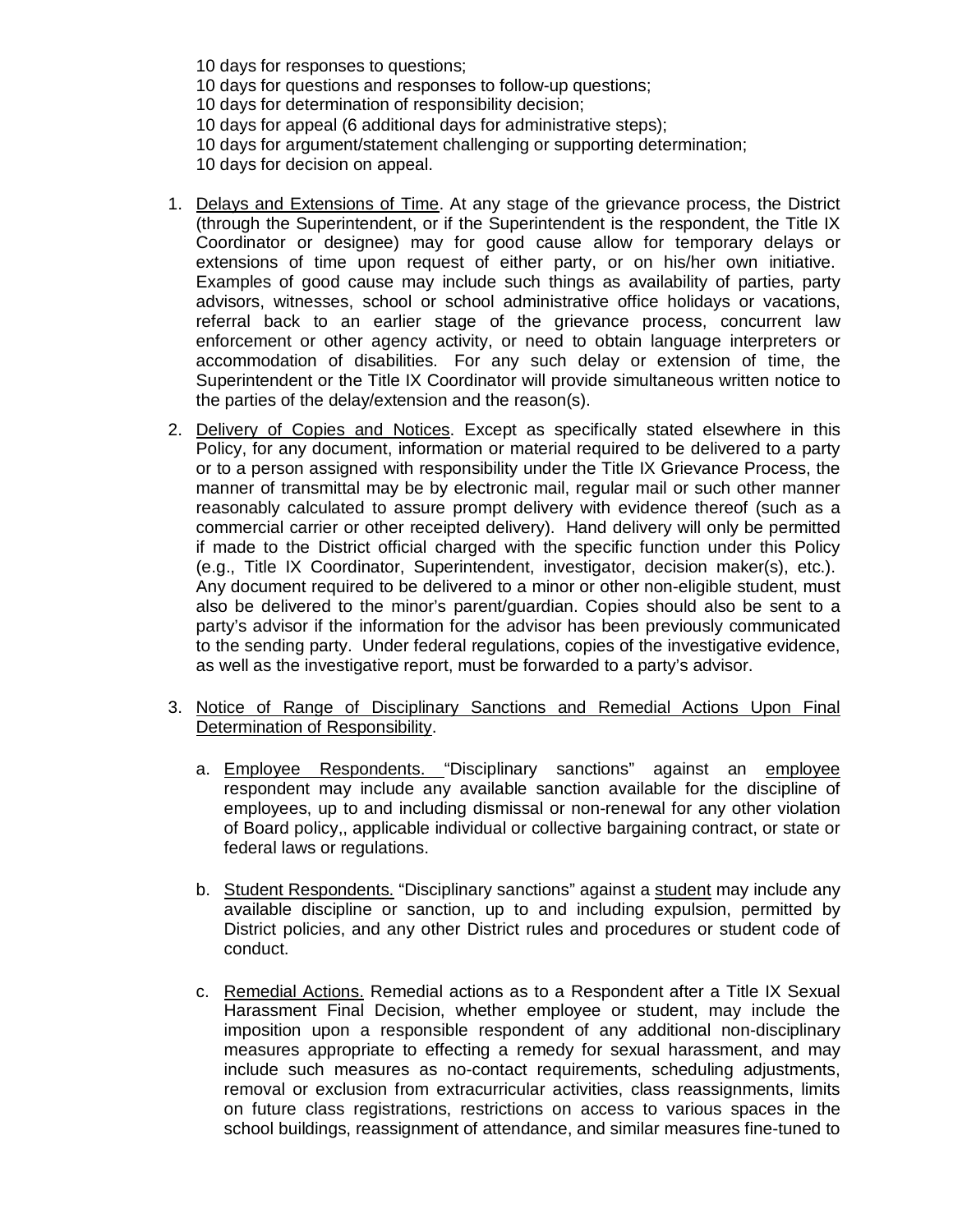respond appropriately to the circumstances surrounding a successful complainant's right to access the district's program and activity. Additional remedial actions may include recommendations that a school-wide or systemwide response is needed in order to respond to the sexual harassment in a way that is not clearly unreasonable under the circumstances. In such cases, the Superintendent shall provide additional staff training, harassment prevention programs, or such other measures as determined appropriate to protect the safety of the educational environment and/or to deter sexual harassment.

- 5. Emergency Removal. Nothing in this Policy, or Title IX Grievance Process, precludes a District from removing a Respondent from the District's education program or activity on an emergency basis, provided that the District undertakes an individualized safety and risk analysis, determines that an immediate threat to the physical health or safety of any student or other individual arising from the allegations of sexual harassment justifies removal, and provides the Respondent with notice and an opportunity to challenge the decision immediately following the removal. This provision may not be construed to modify any rights under the Individuals with Disabilities Education Act, Section 504 of the Rehabilitation Act of 1973, or the Americans with Disabilities Act. Such removal shall not be disciplinary.
- 6. Administrative Leave. Nothing in this Policy precludes a recipient from placing a non-student employee respondent on administrative leave during the pendency of the Title IX Grievance Process. This provision may not be construed to modify any rights under Section 504 of the Rehabilitation Act of 1973 or the Americans with Disabilities Act.
- C. Formal Complaints of Sexual Harassment. The Title IX Grievance Process is initiated by way of a Formal Complaint ("complaint" or "formal complaint") filed by the Complainant, the Complainant's parent/guardian, or the Title IX Coordinator.
	- 1. Complainant Options. In cases of Actual Knowledge (and/OR) Reports of Sexual Harassment, the Complainant retains the option to either file a Complaint of Sexual Harassment or choose not to and instead simply receive the supportive measures, except as set forth below.
		- a. Filings by Title IX Coordinator. In cases where the Complainant does not file a Formal Complaint of Sexual Harassment, the Title IX Coordinator may nevertheless choose to sign and thus initiate a Formal Complaint of Harassment, but only if:
			- i. initiating the grievance process against the respondent is not clearly unreasonable in light of the known circumstances;
			- ii. in other cases where, in the exercise of good judgment and in consultation with the District's attorney as appropriate, the Title IX Coordinator determines that a grievance process is necessary to comply with the obligation not to be deliberately indifferent to Actual Knowledge of sexual harassment.
			- iii. If the Complaint is filed by the Title IX Coordinator, he/she is not a party to the action, and the District must comply with all of the provisions of the Title IX Grievance Process relative to respondents and complainants.
				- b. Supportive Measures. The Title IX Coordinator will contact the Complainant to discuss and offer supportive measures.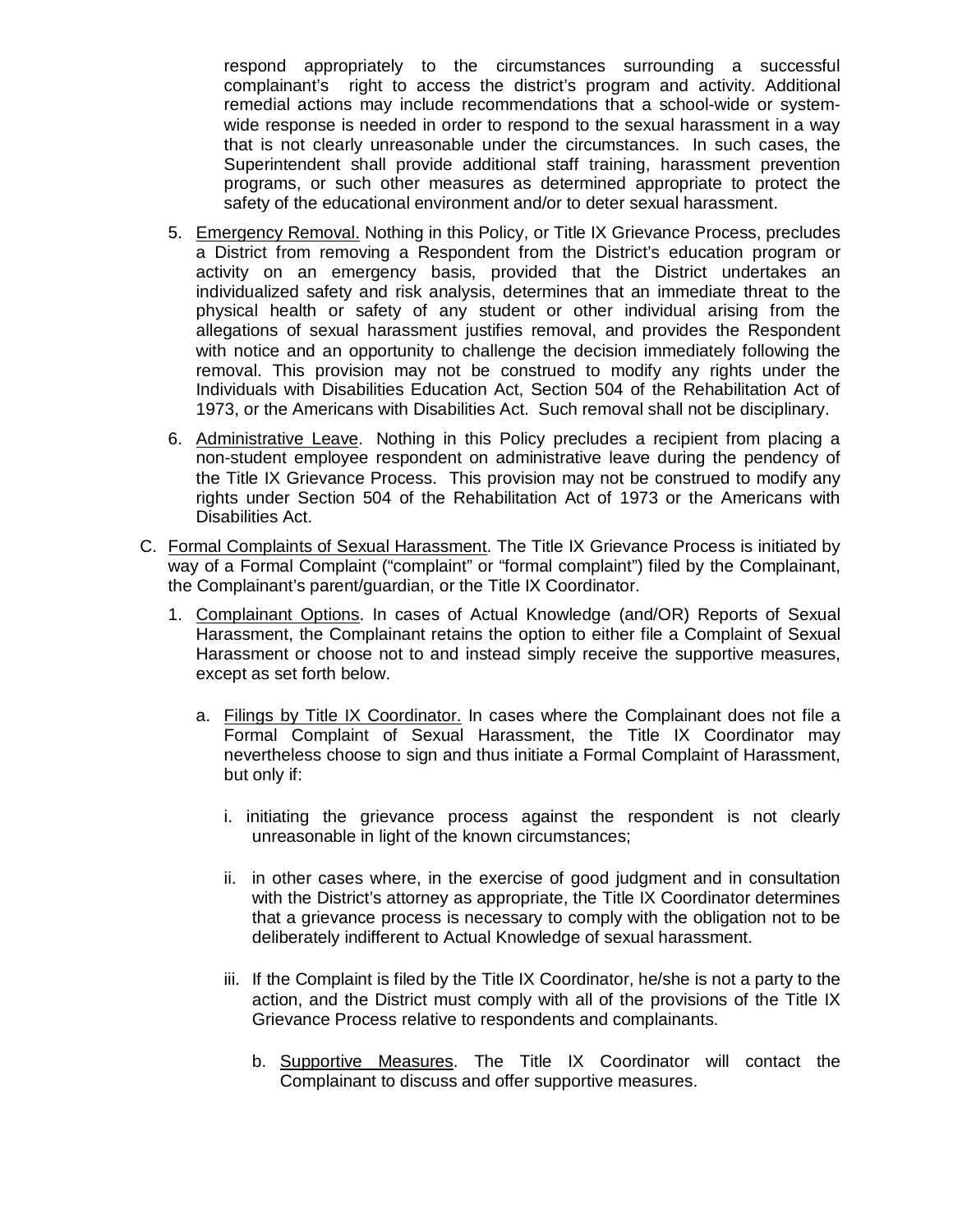- 2. Respondent Rights. In cases where no Formal Complaint of Sexual Harassment is either filed by the Complainant or the Title IX Coordinator **no disciplinary action may be taken** against the Respondent based upon conduct that would constitute sexual harassment under this policy. Nevertheless, the Title IX Coordinator may contact the respondent to discuss, and or impose, non-disciplinary supportive measures.
- 3. Timeliness of Formal Complaints of Sexual Harassment. Although the District will initiate the Title IX Grievance Process regardless of when the Formal Complaint of Sexual Harassment is submitted, delays in reporting may significantly impair the ability of school officials to investigate and respond to the allegations.
- 4. Jurisdiction Over Parties. Although there is no time limit per se to filing a Formal Complaint of Sexual Harassment, Complaints may be dismissed if either the Complainant or Respondent is no longer enrolled or employed by the District.
- 5. Manner of Filing and Content of Formal Complaints of Sexual Harassment. Formal Complaints of Sexual Harassment may be filed with the Title IX coordinator in person, by mail, or by email and must be in writing. While forms may be obtained from the Title IX Coordinator or on the District or school website, at a minimum, a Formal Complaint of Sexual Harassment must:
	- a. contain the name and address of the Complainant and the student's parent or guardian if the complainant is a minor student;
	- b. describe the alleged sexual harassment;
	- c. request an investigation of the matter;
	- d. when filed by the Complainant be signed by the Complainant or otherwise indicate that the complainant is the person filing the complaint, or if not filed by the Complainant be signed by the Title IX Coordinator.
- 6. Consolidation of Complaints. The District may consolidate formal complaints of allegations of sexual harassment where the allegations of sexual harassment arise out of the same facts or circumstances and the formal complaints are against more than one respondent; or by more than one complainant against one or more respondents; or by one party against the other party. When the District has consolidated formal complaints so that the grievance process involves more than one complainant or more than one respondent, references to the singular "party", "complainant", or "respondent" include the plural, as applicable.
- **C. Notification of Formal Complaint to Parties ("Notification").** Upon receipt of a Formal Complaint of Sexual Harassment, the District must provide the following written notice to the parties who are known:
	- 1. Notice of the District's Title IX Grievance Process (Section IV), including any informal resolution process.
	- 2. Notice of the allegations potentially constituting sexual harassment as defined by Section II.M., including sufficient details known at the time and with sufficient time to prepare a response before any initial interview. Sufficient details include the identities of the parties involved in the incident, if known, the conduct allegedly constituting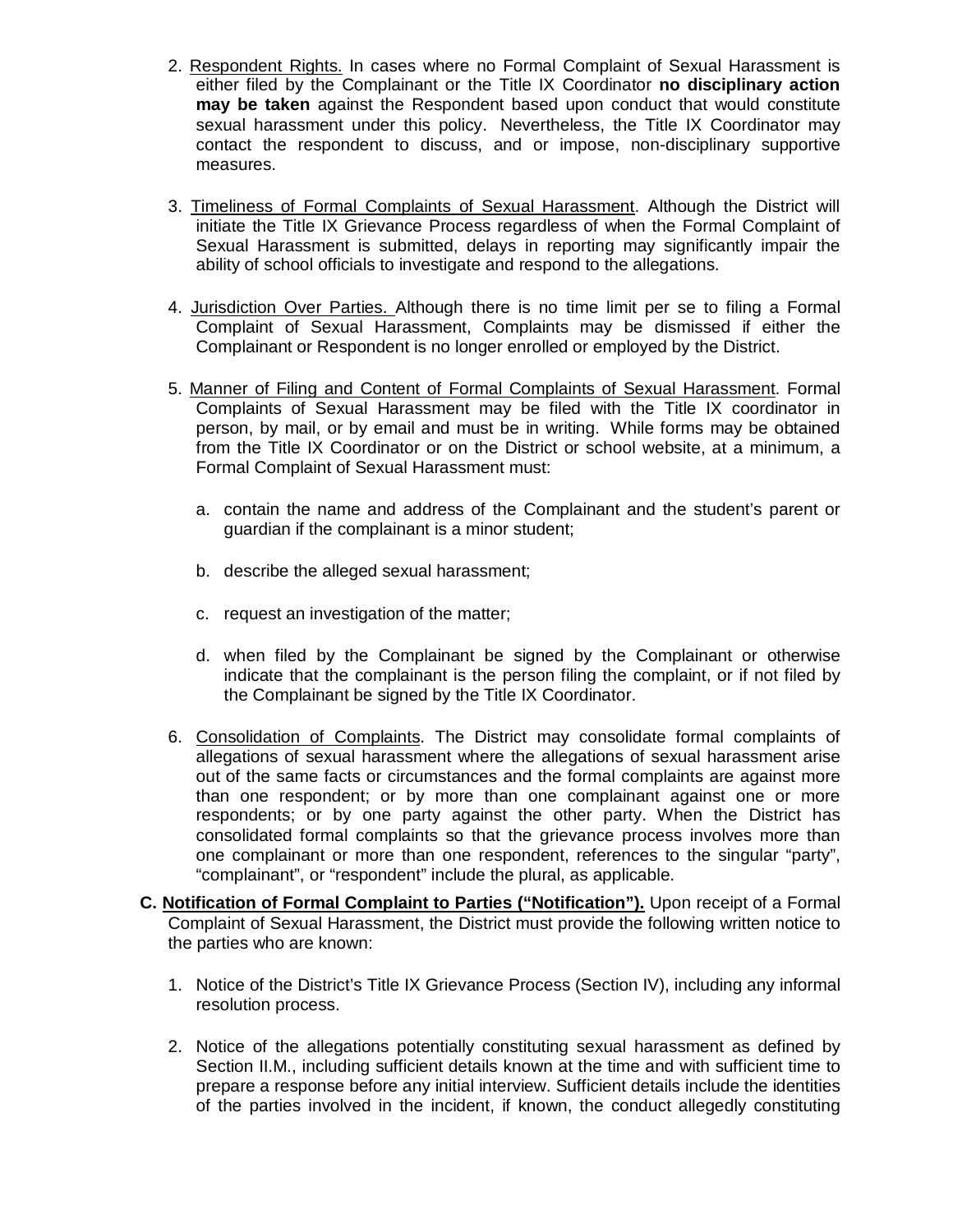sexual harassment as defined by Section II.M., and the date and location of the alleged conduct, if known.

- a. Supplemental Notice Required Upon Change in Investigative Scope. If, in the course of an investigation the District decides to investigate allegations about the Complainant or Respondent that are not included in the original Notification, the District must provide simultaneous notice of the additional allegations to the parties whose identities are known.
- 3. The written notice must include a statement that the Respondent is presumed not responsible for the alleged conduct and that a determination regarding responsibility is made at the conclusion of the Title IX Grievance Process set forth in Section IV. of the Policy.
- 4. The written notice must inform the parties that they may have an advisor of their choice, who may be, but is not required to be, an attorney (who may be present during any Grievance proceeding, including any related meeting or proceeding). The District may establish restrictions regarding the extent to which the advisor may participate in the proceedings, as long as the restrictions apply equally to both parties.
- 5. The written notice must inform the parties of any provision in the District's code of conduct that prohibits knowingly making false statements or knowingly submitting false information during the grievance process.
- **D. Informal Resolution.** At any time prior to reaching a determination regarding responsibility (but only after the filing of a formal complaint), the District may offer an optional informal resolution process (e.g., mediation, arbitration), provided that the District:
	- 1. May not require as a condition of enrollment or continuing enrollment, or employment or continuing employment, or enjoyment of any other right, waiver of the right to a Sexual Harassment Investigation of a Formal Complaint of Sexual Harassment, such as may occur through Informal Resolution;
	- 2. May not offer an informal resolution process unless a Formal Complaint of Sexual Harassment is filed;
	- 3. Provides written notice to the parties disclosing:
		- a) The allegations of the Formal Complaint of Sexual Harassment;
		- b) The requirements of the information resolution process including the circumstances under which it precludes the parties from resuming a formal complaint arising from the same allegations, provided, however, that at any time prior to agreeing to an informal final resolution, any party has the right to withdraw from the informal resolution process and resume the grievance process with respect to the formal complaint; and
		- c) Any consequences resulting from participating in the informal resolution process, including the records that will be maintained or could be shared.
	- 4. Obtains the parties' voluntary written consent to the informal resolution process; and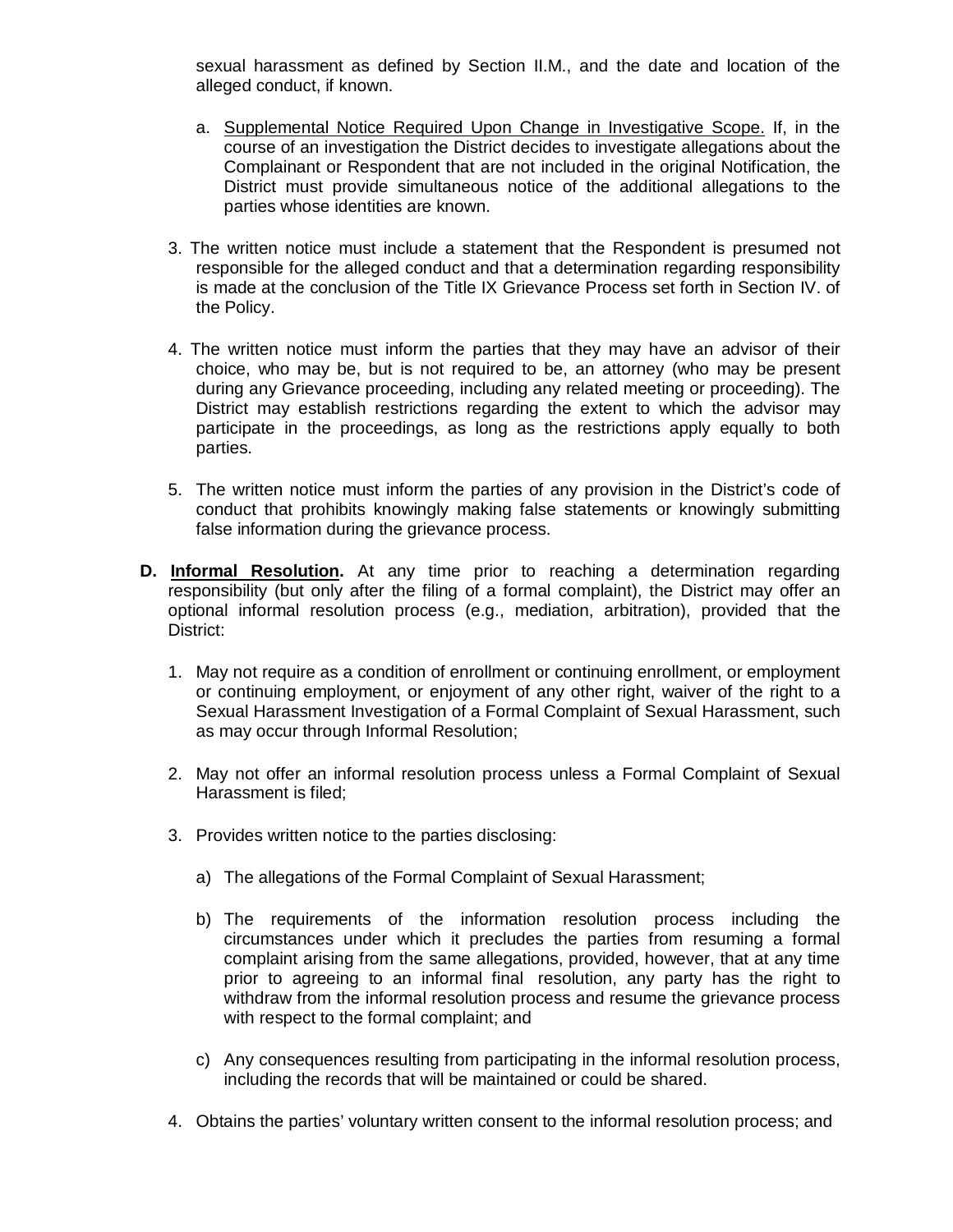5. Does not offer or facilitate an informal resolution process to resolve allegations that an employee sexually harassed a student.

## **E. Sexual Harassment Investigation.**

The Title IX Coordinator shall designate a qualified, trained, person to investigate. The investigation must:

- 1. Include objective evaluation of all relevant evidence, including inculpatory and exculpatory evidence. (Evidence about the complainant's sexual predisposition or prior sexual behavior are **not** relevant, unless such evidence about the complainant's prior sexual behavior is offered to prove that someone other than the respondent committed the conduct alleged by the complainant, or if the evidence concerns specific incidents of the complainant's prior sexual behavior with respect to the respondent and is offered to prove consent.)
- 2. Ensure that the burden of proof and the burden of gathering evidence sufficient to reach a determination regarding responsibility rests on the District and not on either of the parties;
- 3. Provide an equal opportunity for the parties to present witnesses, including fact and expert witnesses, and other inculpatory and exculpatory evidence;
- 4. Not restrict the ability of either party to discuss the allegations under investigation or to gather and present relevant evidence;
- 5. Provide the parties with the same opportunities to have others present during any interview or other part of the investigation, including the opportunity to be accompanied to any related meeting or proceeding by the advisor of their choice. The District may establish restrictions regarding the extent to which the advisor may participate in the proceedings, as long as the restrictions apply equally to both parties;
- 6. Provide, to a party (e.g., Respondent or Complainant and parent/guardian as appropriate) whose participation is invited or expected, written notice of the date, time, location, participants, and purpose of all investigative interviews, or other meetings, with sufficient time for the party to prepare to participate;
- 7. Provide both parties an equal opportunity to inspect and review any evidence obtained as part of the investigation that is directly related to the allegations raised in a formal complaint, including the evidence upon which the recipient does not intend to rely in reaching a determination regarding responsibility and inculpatory or exculpatory evidence whether obtained from a party or other source, so that each party can meaningfully respond to the evidence prior to the conclusion of the investigation;
- 8. PRIOR to completion of the Sexual Harassment Investigative Report, the District, through the Title IX Coordinator, must send to each party and party's advisor, if any, the evidence subject to inspection and review in an electronic format or a hard copy, and the parties must have at least 10 days to submit a written response, which the investigator will consider prior to completion of the investigative report;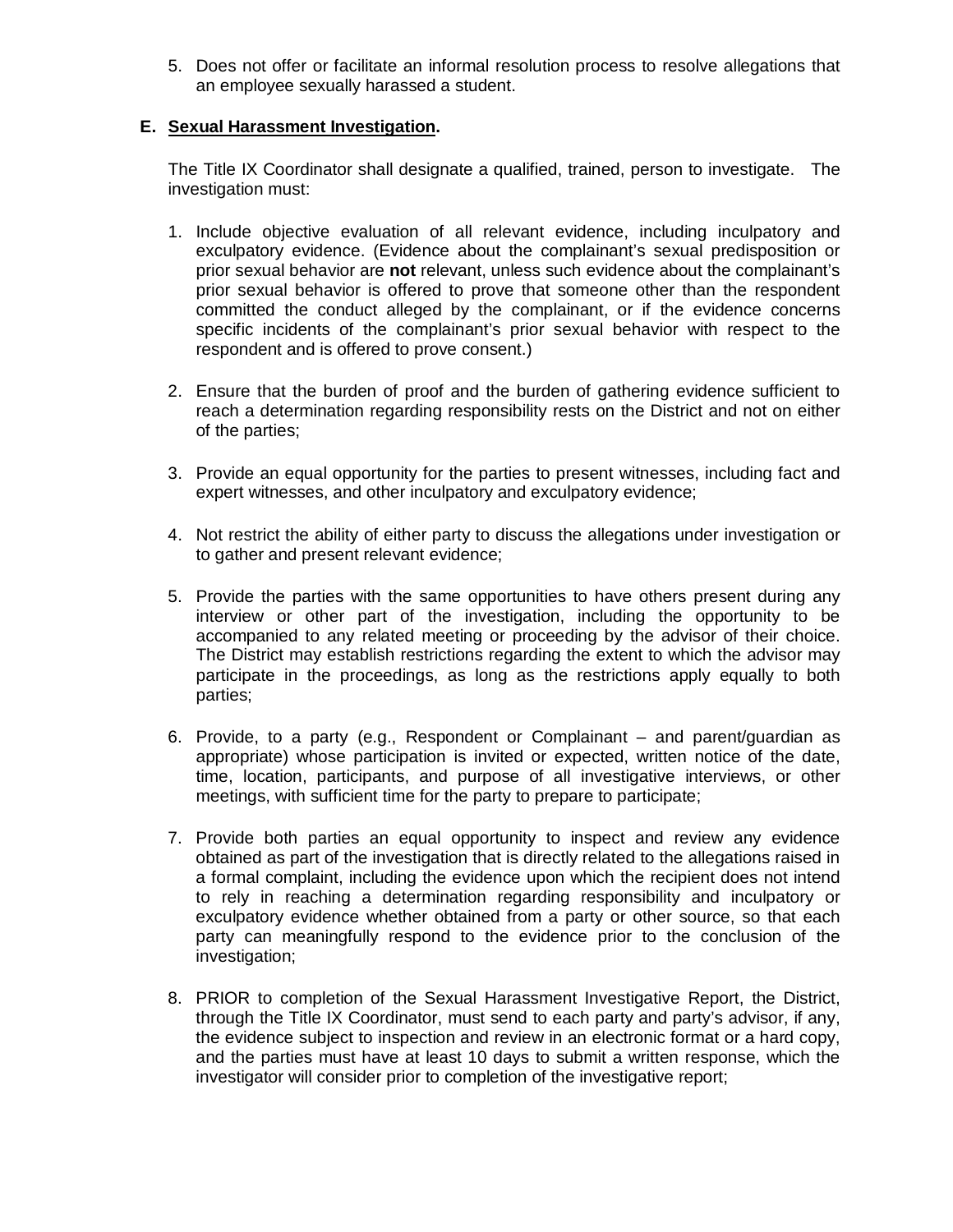- 9. Prepare a written Sexual Harassment Investigative Report that fairly summarizes relevant evidence, including, without limitation, witness credibility, discrepancies, inculpatory and exculpatory information, and relevant District policies, rules and regulations, and the manner in which the same were made known to the pertinent school populations or specific parties. The investigative report shall include a description of the procedural steps taken, starting with the receipt of the formal complaint, and continuing through the preparation of the investigative report, including any notifications to the parties, interview with parties and witnesses, site visit, and methods used to gather evidence.
- 10. The investigator shall provide the Investigative Report in hard copy or electronic format to the Title IX Coordinator, to each party and each party's advisor, if any. Each party will have 10 days from receipt to provide the Title IX Coordinator a written response to the Investigative Report.
- **F. Initial Determination of Responsibility.** The initial determination of respons-ibility of the respondent shall be made by the Initial Decision-Maker.
	- 1. Initial Decision-Maker. The Initial Decision-Maker cannot be the same person(s) as the IX Coordinator or the Investigator(s).
	- 2. Opportunity for Relevant Party Questions. After the Investigator Report has been sent to the parties pursuant to Section IV. E.10 (above), and PRIOR to making a determination of responsibility, the Initial Decision-Maker will afford each party 10 days to submit written, relevant questions to the Initial Decision-Maker that the party wants asked of any party or witness. Only relevant questions may be posed. The Initial Decision-Maker shall explain to the party proposing the questions any decision to exclude a question as deemed "not relevant."
		- a. Irrelevant Questions and Evidence. Questions and evidence about the Complainant's sexual predisposition or prior sexual behavior are **not** relevant, unless such questions and evidence about the Complainant's prior sexual behavior are offered to prove that someone other than the respondent committed the conduct alleged by the Complainant, or if the question and evidence concern specific incidents of the Complainant's prior sexual behavior with respect to the respondent and are offered to prove consent.
		- b. Written Responses to Questions. The Initial Decision-Maker will provide the questions to the party/witness, with copies to each party, and provide no less than 10 days for written responses, likewise to be provided to each party.
		- c. Opportunity for Limited Supplemental Questions. The Initial Decision-Maker will provide 5 days each for supplementary, limited follow-up questions and 5 days for answers, and may provide for additional rounds of follow-up questions, as long as the provision is extended to both parties equally.
- 3. Prohibition on Negative Inferences. The Initial Decision-Maker may not make any credibility determinations based on the person's status as a complainant, respondent or witness.
- 4. Presumption of Non-Responsibility. The Respondent must be deemed to be not responsible for the alleged conduct until a determination regarding responsibility is made at the conclusion of the Title IX Grievance Process.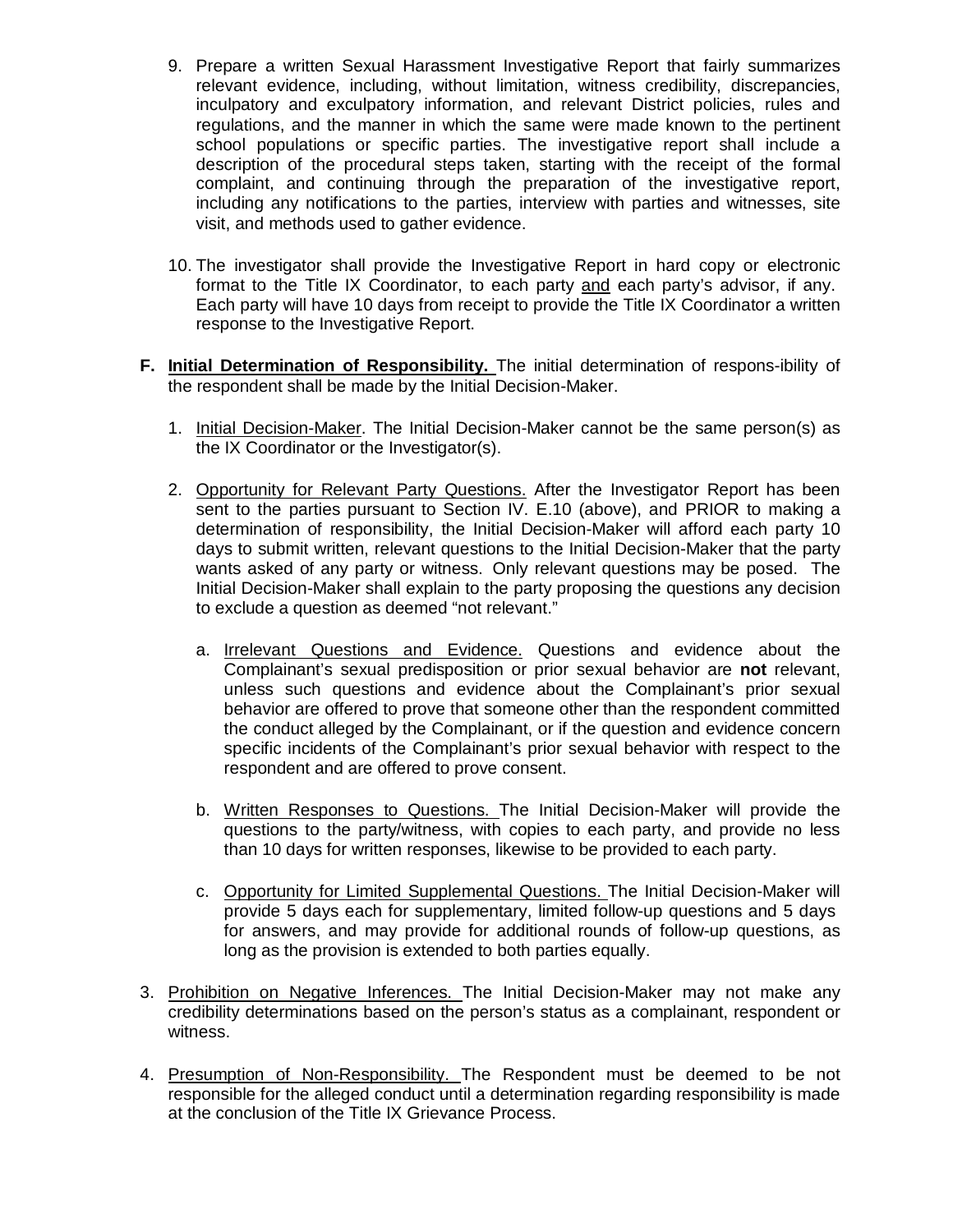- 5. Written Initial Determination Regarding Responsibility. Within 10 days following the close of the period set for responses to the last round of follow-up questions, the Initial Decision-Maker must issue a Written Initial Determination to the Title IX Coordinator, the Superintendent and the parties simultaneously, which, while applying the preponderance of the evidence standard, must include:
	- a. Identification of the allegations potentially constituting Sexual Harassment as defined in this Policy, section II.M.;
	- b. A description of the procedural steps taken from the receipt of the formal complaint through the Initial Determination Regarding Responsibility, including any notifications to the parties, interviews with parties and witnesses, site visits, methods used to gather evidence, and hearings held;
	- c. Findings of fact supporting the Written Initial Determination Regarding Responsibility;
	- d. Conclusions regarding the application of the District's applicable codes of conduct, policies, administrative regulations or rules to the facts;
	- e. A statement of, and rationale for, the result as to each allegation, including a determination regarding responsibility (i.e., whether or not the respondent is responsible for sexual harassment), any disciplinary sanctions the District imposes on the Respondent, and whether remedies designed to restore or preserve equal access to the District's education program or activity will be provided by the District to the Complainant; and
	- f. The District's procedures and permissible bases for the Complainant and Respondent to appeal (as set forth in Section IV.H, below).
- 6. Finality of Decision. The Initial Determination Regarding Responsibility becomes final, and identified as the **Title IX Sexual Harassment Final Decision** either:
	- a. On the date that District provides the parties with Written Determination of the Appeal, if an appeal is taken as set forth in Section IV.H. (below); OR
	- b. Where no appeal is taken, the date on which an appeal would no longer be considered timely.
- 7. Duty to Effectuate Title IX Sexual Harassment Final Decision.
	- a. District Response to Sexual Harassment. Once a **Title IX Sexual Harassment Final Decision** is issued, the District may implement remedies as set forth in Section III.D. above, and action as necessary to respond in a manner not deliberately indifferent in light of the known circumstances in cases of a Determination of Title IX Sexual Harassment Final Decision concluding responsibility for Sexual Harassment. The issue of responsibility for the conduct at issue shall not be subject to further review or appeal within the District (except as provided by District policy or collective bargaining agreement or applicable law). Appeals of disciplinary sanctions may be made pursuant to the District's ordinary review process for discipline, or to the extent applicable through any statutory or other processes provided under collective bargaining agreements or individual contracts.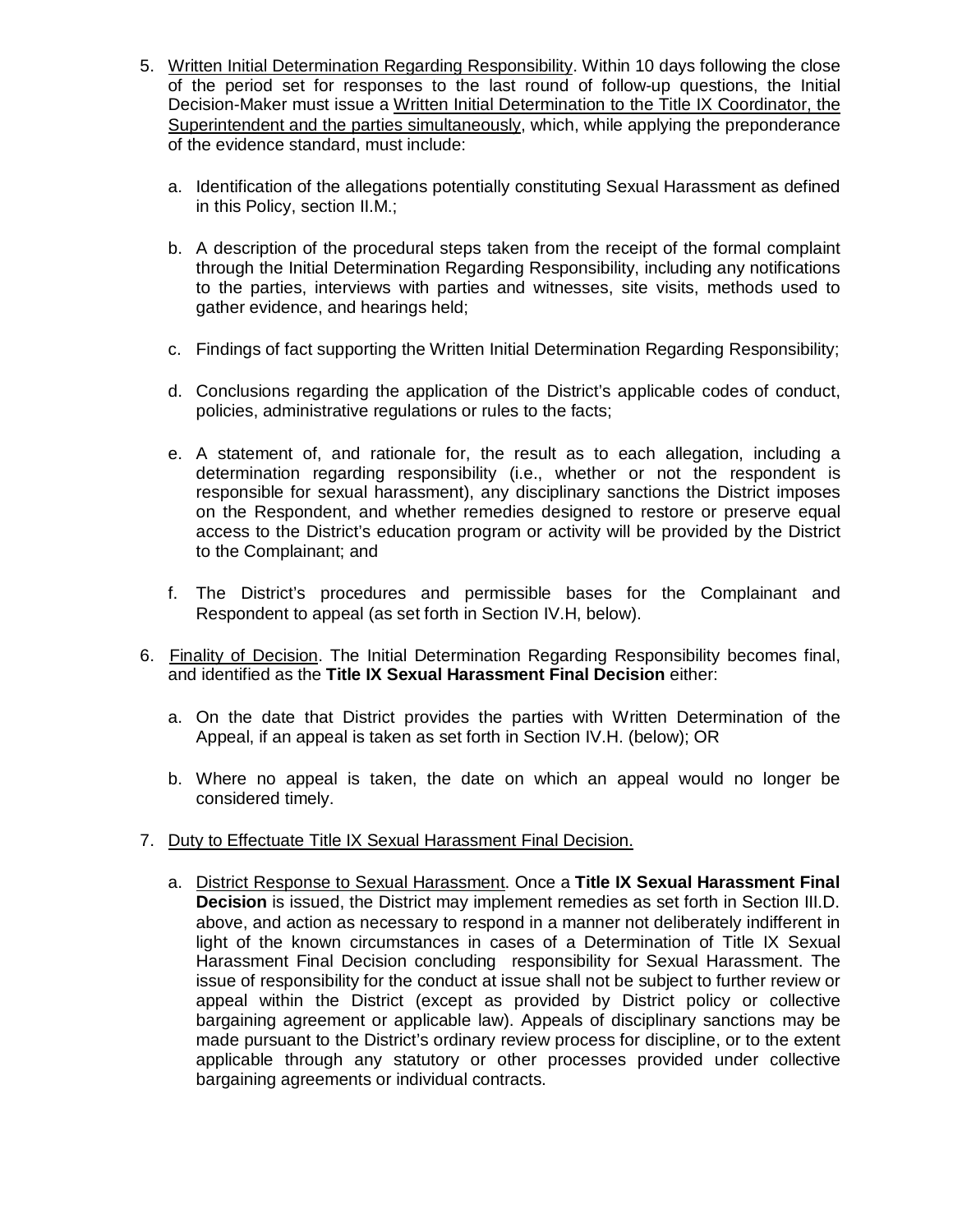- b. Responsibility for Response. The Title IX Coordinator is responsible for effective implementation of remedies.
- c. Other Actions Pursuant to Applicable Code of Conduct, Policies, Agreements, Contracts. The District may also proceed against the Respondent or Complainant pursuant to the District's applicable code of conduct or other Board policies, collective bargaining agreement, individual contract or administrative rules/regulations/procedures.

## **G. Dismissal of a Formal Complaint.**

- 1. The District must dismiss a formal complaint with regard to Title IX sexual harassment if the alleged conduct:
	- a. Would not constitute sexual harassment, even if proved;
	- b. Did not occur in the District's education program or activity; or
	- c. Did not occur against a person in the United States.
- 2. The District may dismiss a formal complaint with regard to Title IX sexual harassment if at any time during the investigation or determination of responsibility stage(s):
	- a. A complainant notifies the Title IX Coordinator in writing that the complainant would like to withdraw the formal complaint or any allegations therein;
	- b. The respondent is no longer enrolled or employed by the District; or
	- c. Specific circumstances prevent the recipient from gathering evidence sufficient to reach a determination as to the formal complaint or allegations therein.
- 3. Upon dismissal of a formal complaint, the District must promptly send written notice of the dismissal and the reason(s) therefore simultaneously to the parties.
- 4. The dismissal of a formal complaint under Title IX does not preclude the District from continuing any investigation or taking action under other District policies, code of conduct or administrative rules/regulations. In some cases, the District may have an obligation to continue an investigation and proceed under a different policy or mandated process.
- **H. Appeals.** The District must offer both parties an appeal from a Initial Determination Regarding Responsibility, and from a Dismissal of a Formal Complaint, or any allegations therein.
	- 1. Method of Filing. Either party may appeal the Initial Determination of Responsibility or the dismissal of a Formal Complaint of Sexual Harassment (or any allegations therein) by notifying the Superintendent in writing ("written appeal"), with a copy to the Title IX Coordinator. If there are multiple determinations of responsibility, the written appeal shall specify which ones are included in the appeal.
	- 2. Deadline for Notice of Appeal. The Notice of Appeal must be in writing and received by the Superintendent, with a copy to the Title IX Coordinator, within 10 days of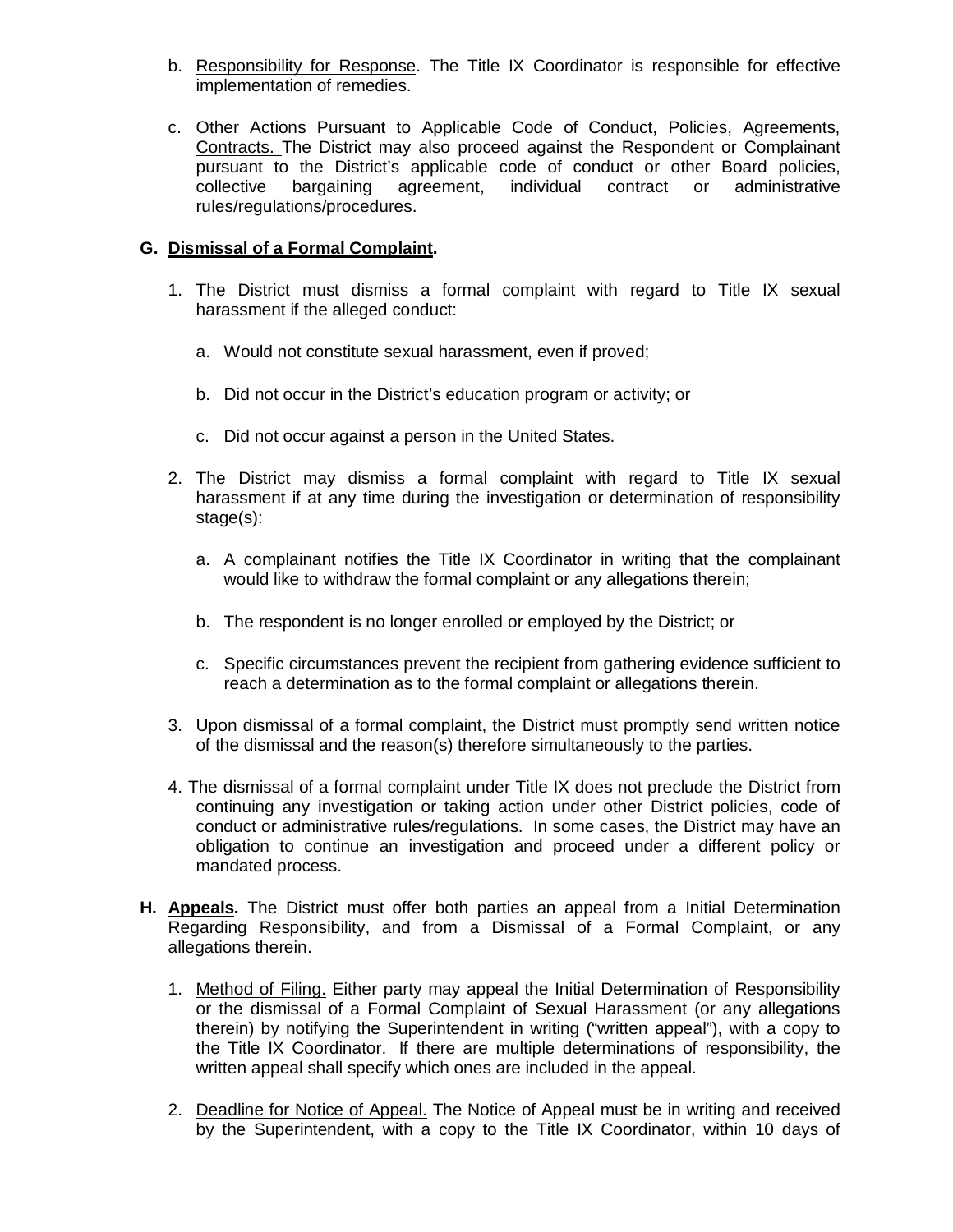either the Initial Determination of Responsibility or the written Notice of Dismissal being communicated to the parties, as appropriate.

- 3. Grounds For Appeal. Either party may only appeal the Initial Determination of Responsibility or the Dismissal of a Formal Complaint of Sexual Harassment (or any allegations therein) based upon one or more of the following grounds, which must be stated specifically in the party's written appeal:
	- a. Procedural irregularity that affected the outcome of the matter;
	- b. New evidence that was not reasonably available at the time the determination regarding responsibility or dismissal was made, that could affect the outcome of the matter; or
	- c. The Title IX Coordinator, investigator(s), or decision-maker(s) had a conflict of interest or bias for or against complainants or respondents generally or the individual complainant or respondent that affected the outcome of the matter.
- 4. Appellate Decision-Maker. The Appellate Decision-Maker shall not be the same person as the Initial Decision-Maker that reached the determination regarding responsibility or the Dismissal of a Formal Complaint of Sexual Harassment, the Investigator(s) or the Title IX Coordinator. The Appellate Decision-Maker shall not have a conflict of interest or bias for or against complainants or respondents generally or an individual complainant or respondent. The Appellate Decision-Maker shall be trained as set forth in section V.F.2. and 3.
- 5. District Notification of Appeal and Duty to Equitable Treatment of Parties During Appeal. The District must notify the both parties in writing when an appeal is filed and implement appeal procedures equally for both parties.
- 6. Opportunity to Brief Appellate Decision-Maker.
	- a. Deadline In Cases Other than Newly Available Evidence. Except in cases of newly available evidence, each party shall have 10 days "reasonable and equal opportunity] from the date of the Notification of Appeal under section H.5. above, to submit to the Appellate Decision-Maker a written statement in support of, or challenging, the Initial Determination Regarding Responsibility.
	- b. Deadline in Cases of Newly Available Evidence. In cases where the basis of the appeal is newly available evidence affecting the outcome, the party relying upon such evidence shall submit to the Appellate Decision-Maker such evidence or a summary of such evidence along with the party's appeal statement first and within 7 days from the date of the Notification of the Appeal. In such instances the Appellate Decision-Maker shall then forward such documentation on to the opposing party, whereupon the opposing party shall thereafter have 7 days to review and submit their Brief to the Appellate Decision-Maker.
- 7. Written Determination of the Appeal
	- a. The Appellate Decision-Maker shall provide a Written Determination of the Appeal after considering the record and the parties' appeal statements, describing the result of the appeal and the rationale of the result. The appeals decision maker will only overturn the Initial Determination of Responsibility upon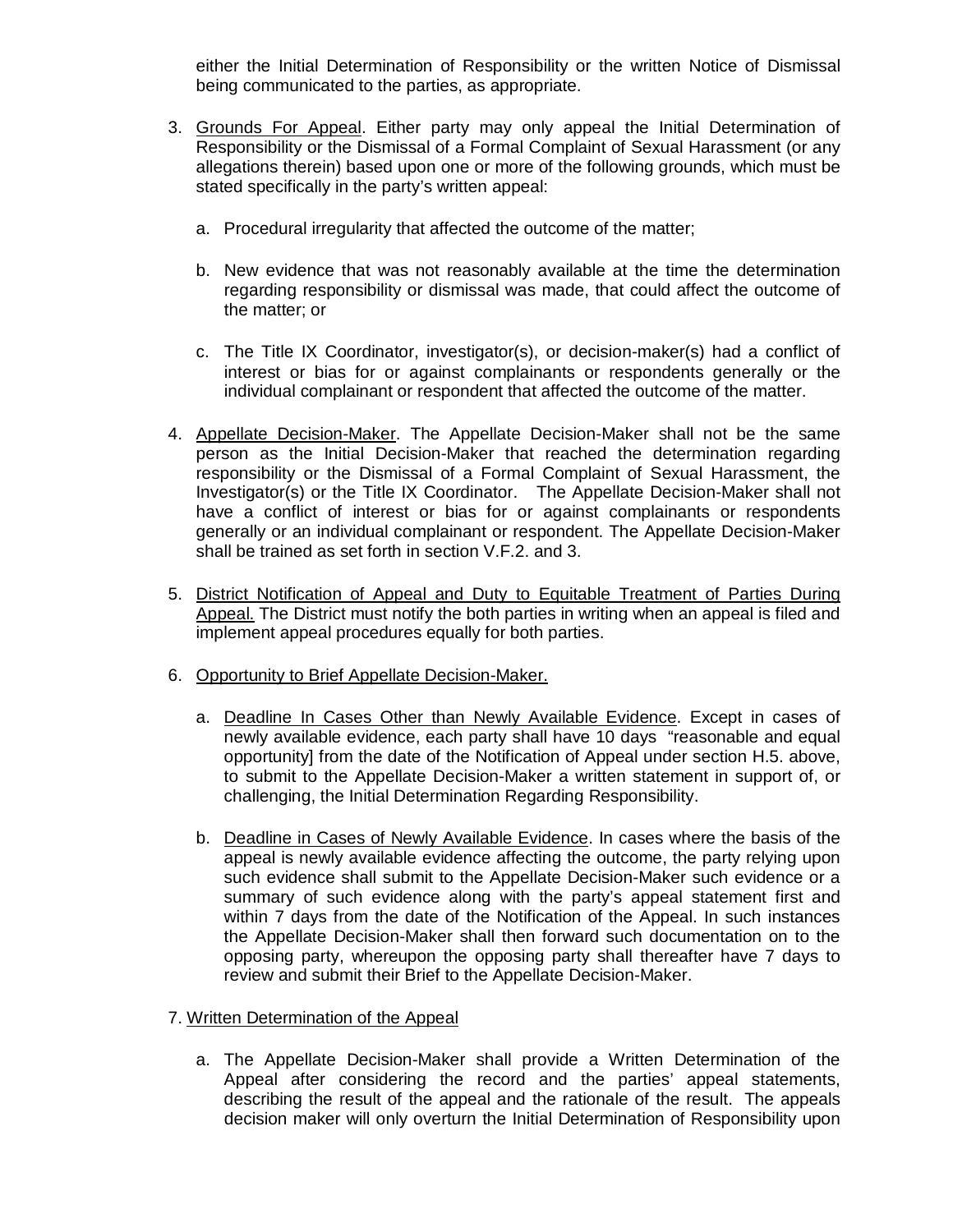a conclusion that it was clearly erroneous (i.e., either made on unreasonable grounds, or without any proper consideration of the circumstances). If the basis or one of the bases for the appeal was new evidence, the appeals decision maker may either make a determination of responsibility regarding that evidence or refer it back to the appropriate stage of the Title IX Grievance Process. The Appellate Decision shall be provided simultaneously to both parties, with a copy to the Title IX Coordinator and the Superintendent of Schools.

b. Upon issuance of the Written Determination of the Appeal, it becomes a **Title IX Sexual Harassment Final Decision,** as set forth in Section IV.F.6, with commensurate Title IX obligations for the District to act as set forth in Section IV.F.7.

#### V. **Responsible Personnel.**

#### A. Bias or Conflicts of Interest.

No person designated as a Title IX Coordinator, investigator, decision-maker, nor any person designated by the District to facilitate an informal resolution process, may have a conflict of interest or bias for or against complainants or respondents generally or an individual complainant or respondent.

#### B. **Title IX Coordinator.**

The District must designate and authorize at least one employee to coordinate its efforts to comply with its responsibilities under this Policy, which employee must be referred to as the "Title IX Coordinator." Any individual designated by the District as a Title IX Coordinator shall be free of conflict of interest or bias for or against complainants or respondents generally or an individual complainant or respondent.

- 1. Notice of Title IX Coordinator Contact Information. The name or title, office address, electronic mail address, and telephone number of the employee(s) designated as the Title IX Coordinator shall be provided to the following:
	- a. all applicants for admission and employment;
	- b. parents or legal guardians of elementary and secondary school students;
	- c. employees; and
	- d. all unions or professional organizations holding collective bargaining or professional agreements with the recipient.
- 2. Duties of Title IX Coordinator In addition to coordinating the District's efforts to comply with its responsibilities under this Policy, and any other duties assigned, the Title IX Coordinator shall be responsible for:
	- a. Receipt of Reports of Sexual Harassment. Any person may report sex discrimination, including sexual harassment (whether or not the person reporting is the person alleged to be the victim of conduct that could constitute sex discrimination or sexual harassment), in person, by mail, by telephone, or by electronic mail, using contact information listed for the Title IX Coordinator, or by any other means that results in the Title IX Coordinator receiving the person's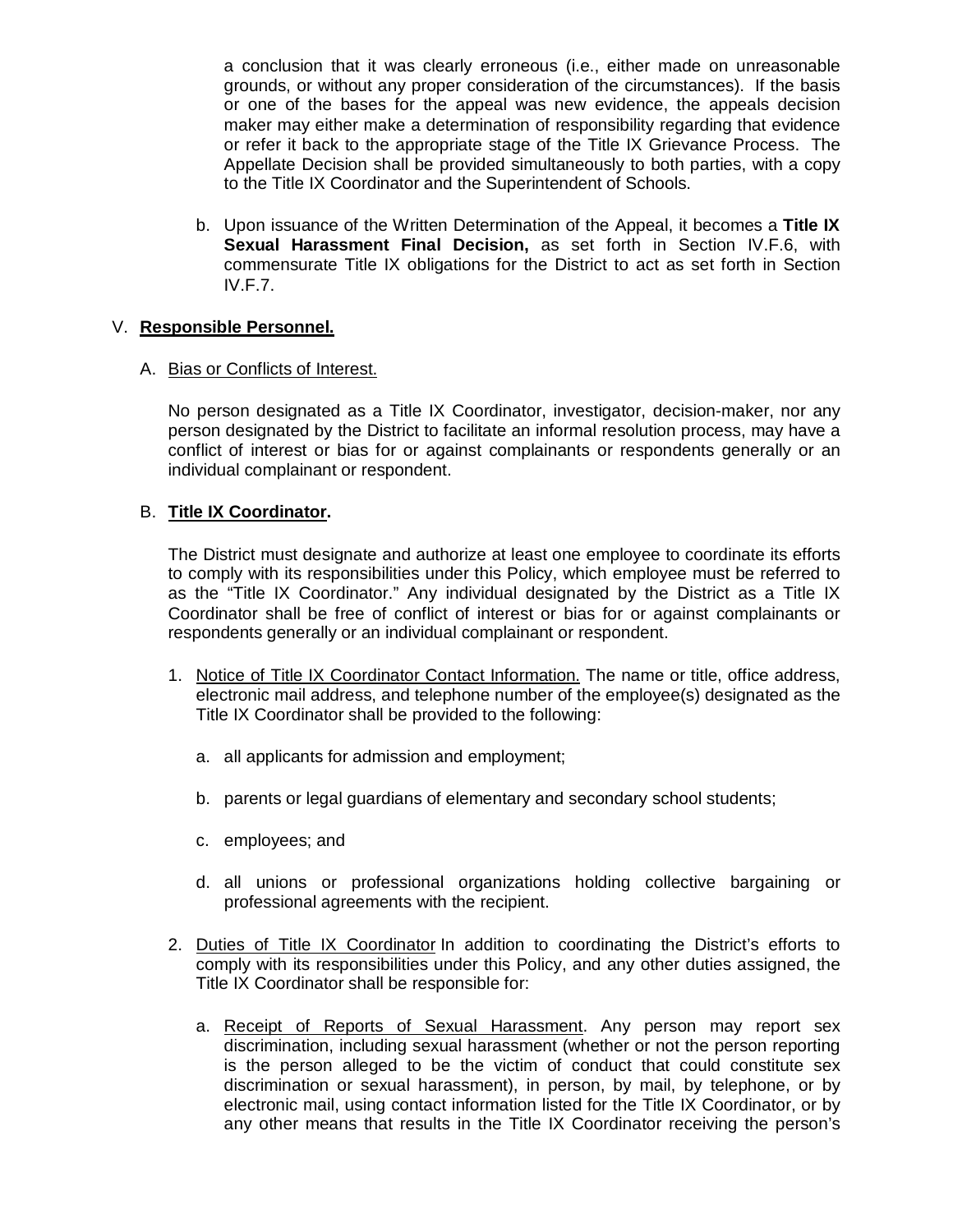verbal or written report. Such a report may be made at any time (including during non-business hours) by using the telephone number or electronic mail address, or by mail to the office address, listed for the Title IX Coordinator.

- i. Responding to general reports and formal complaints of sexual harassment.
	- (a). The Title IX Coordinator shall promptly contact the Complainant (or where Complainant is a minor their parent/guardian) (regardless to whether a formal complaint has been received) to discuss:
		- i. Supportive Measures: the availability of supportive measures (as defined in section II.N. above); to consider Complainant's wishes with respect to supportive measures; to inform of the availability of supportive measures with or without the filing of a Formal Complaint of Sexual Harassment;
		- ii. Formal Complaint and explain the process for filing a Formal Complaint of Sexual Harassment.
- ii. Signing and/or receiving Formal Complaints of Sexual Harassment and in such cases commencing the Title IX Grievance Process set out in Section IV. above;
- iii. Coordinating the effective implementation of supportive measures; and
- iv. Coordinating the District's efforts to comply with its responsibilities related to the Title IX Grievance Process set forth in Section IV of this policy, including any other specific duties as assigned by the Superintendent to fulfill the District's obligations under this policy.
- 3. Conflict of Interest or Bias/Unavailability. In cases where the Title IX Coordinator is unavailable, including unavailability due to a conflict of interest or other disqualifying reason, the Superintendent shall assure that another person with the appropriate training and qualifications is appointed as acting Title IX Coordinator for that case, in such instances "Title IX Coordinator" shall include the acting Title IX Coordinators.

#### C. **Investigators.**

- 1. Conflict of Interest or Bias. Any individual assigned to investigate a Formal Complaint of Sexual Harassment shall not have a conflict of interest or bias for or against complainants or respondents generally or an individual complainant or respondent.
- 2. Responsibilities. Investigators shall be responsible for conducting Sexual Harassment Investigations as set forth in Section IV.E. above.

# D. **Decision-Makers**.

- 1. Conflict of Interest or Bias. Any individual assigned as a Decision-Maker in the case of a Sexual Harassment under this Policy shall not have a conflict of interest or bias for or against complainants or respondents generally or an individual complainant or respondent.
- 2. Responsibilities.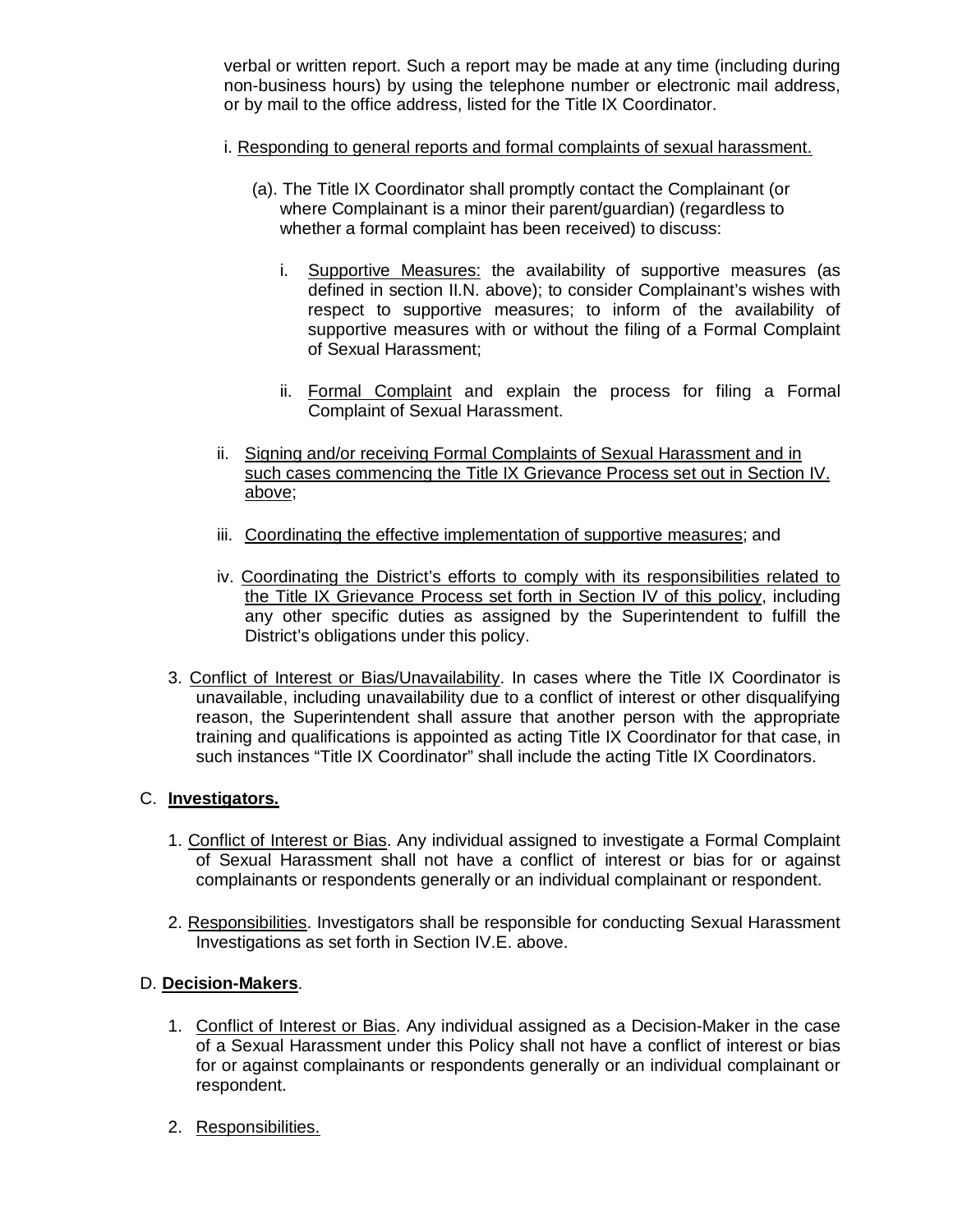- a. **Initial Decision-Makers** shall be responsible for issuing an Initial Determination Regarding Responsibility following a Sexual Harassment Investigation and other duties set forth in Section IV.F. above.
- b. **Appellate Decision-Makers** shall be responsible for issuing a Written Determination of the Appeal, and other duties set forth in Section IV.H. above.

## E. **Informal Resolution Process Facilitators ("Facilitators")**.

- 1. Conflict of Interest or Bias. Any individual assigned to facilitate an informal resolution process shall not have a conflict of interest or bias for or against complainants or respondents generally or an individual complainant or respondent.
- 2. Responsibilities. Facilitators shall be responsible for facilitating a process of informal resolution as permitted in section IV. D. above.
- **F. Training.** The District shall ensure that training of the following personnel occur:
	- 1. All District Employees. Training of District Employees shall occur relative to mandatory reporting obligations, and any other responsibilities they may have relative to this Policy.
	- 2. Title IX Coordinators, investigators, decision-makers, and any person who facilitates an informal resolution process. These individuals must be trained on the following topics:
		- a. the definition of sexual harassment as contained within this Policy;
		- b. the scope of the recipient's education program or activity;
		- c. how to conduct an investigation, appeals, and informal resolution process;
		- d. how to serve impartially, including by avoiding prejudgment of the facts at issue; and
		- e. conflicts of interest and bias.
	- 3. Decision-makers. In addition to the topics set forth in II.D.2. above, decision-makers shall be trained on the following topics:
		- a. issues of relevance of questions and evidence, including when questions and evidence about the complainant's sexual predisposition or prior sexual behavior are not relevant as set forth in Section IV.E.1. and IV.F.2.a.
	- 4. Investigators. In addition to the topics set forth in II.D.2. above, investigators shall be trained on issues of relevance to create an investigative report that fairly summarizes relevant evidence, as set forth in Section IV.E.9 above.
	- 5. Training Materials. Any materials used for trainings of Title IX Coordinators, investigators, decision-makers, and any person who facilitates an informal resolution process, must: